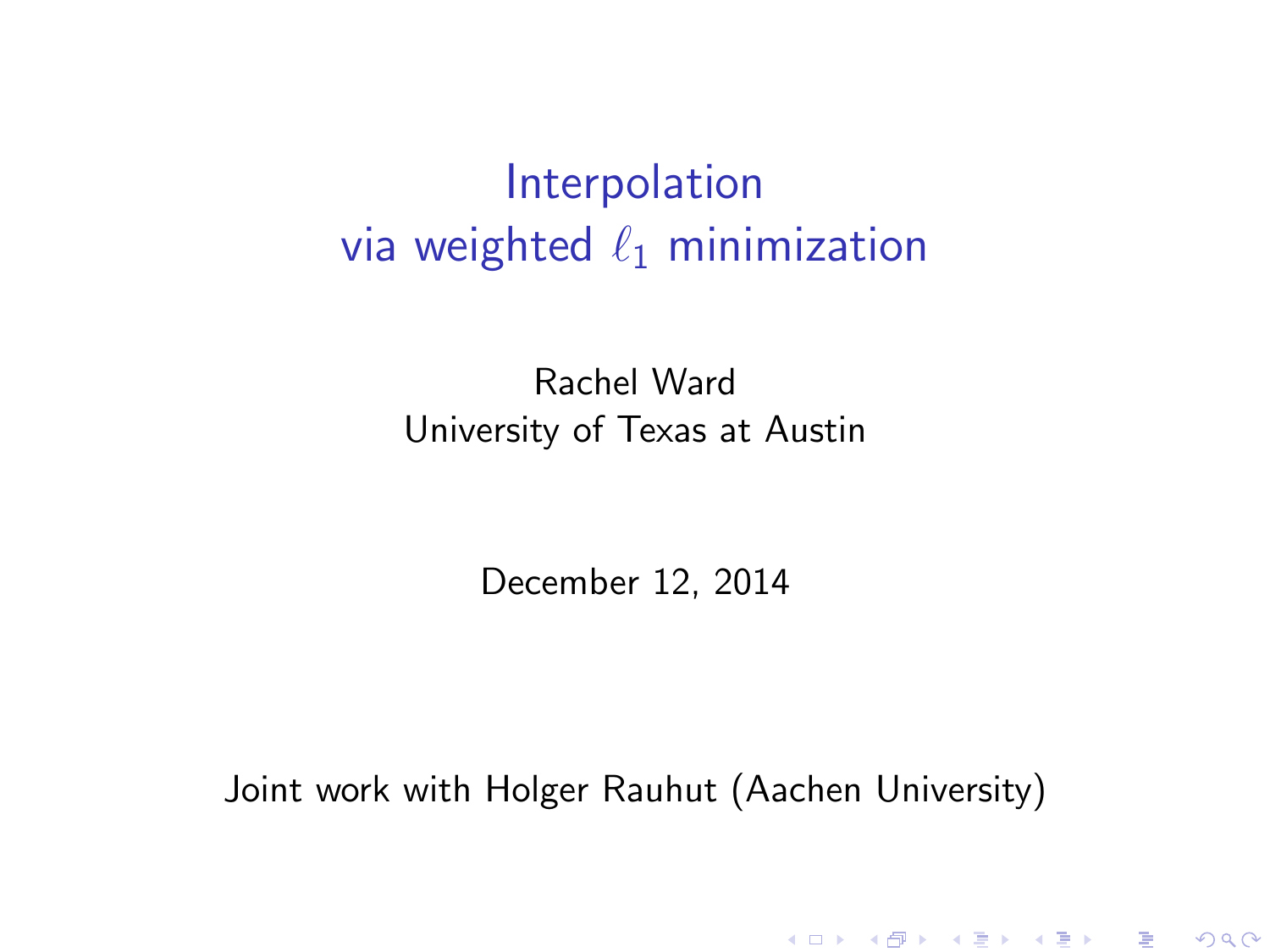### Function interpolation

Given a function  $f: \mathcal{D} \to \mathbb{C}$  on a domain  $\mathcal{D}$ , interpolate or approximate f from sample values  $y_1 = f(u_1), \ldots, y_m = f(u_m)$ .

K ロ ▶ K @ ▶ K 할 > K 할 > 1 할 > 1 이익어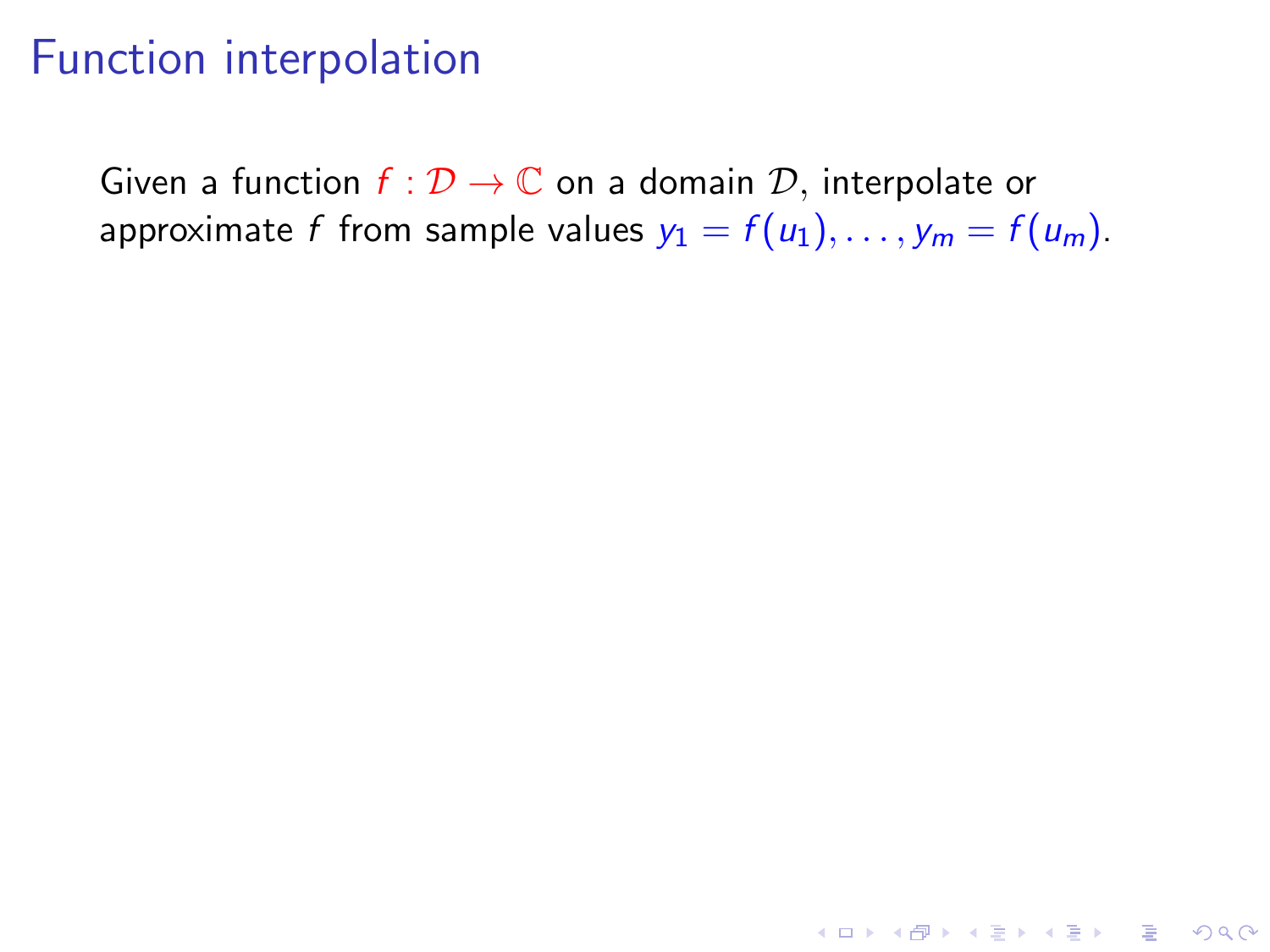#### <span id="page-2-0"></span>Function interpolation

Given a function  $f: \mathcal{D} \to \mathbb{C}$  on a domain  $\mathcal{D}$ , interpolate or approximate f from sample values  $y_1 = f(u_1), \ldots, y_m = f(u_m)$ .

Assume the form

$$
f(u) = \sum_{j \in \Gamma} x_j \psi_j(u), \qquad |\Gamma| = N
$$

Approaches:

- **In Standard interpolation:** Choose  $m = N$ . Find appropriate Γ and sampling points  $u_1, u_2, \ldots, u_m$ .
- $\triangleright$  Least squares regression: Choose  $N < m$ ; minimize  $||\mathbf{v} \mathbf{A}\mathbf{x}||_2$ where  $A_{\ell,j} = \psi_j(u_\ell)$  is the sampling matrix.
- $\triangleright$  Compressive sensing methods: Choose  $N > m$ . Exploit approximate sparsity of coefficient vector  $x$  to solve the underdetermined system  $y = Ax$ .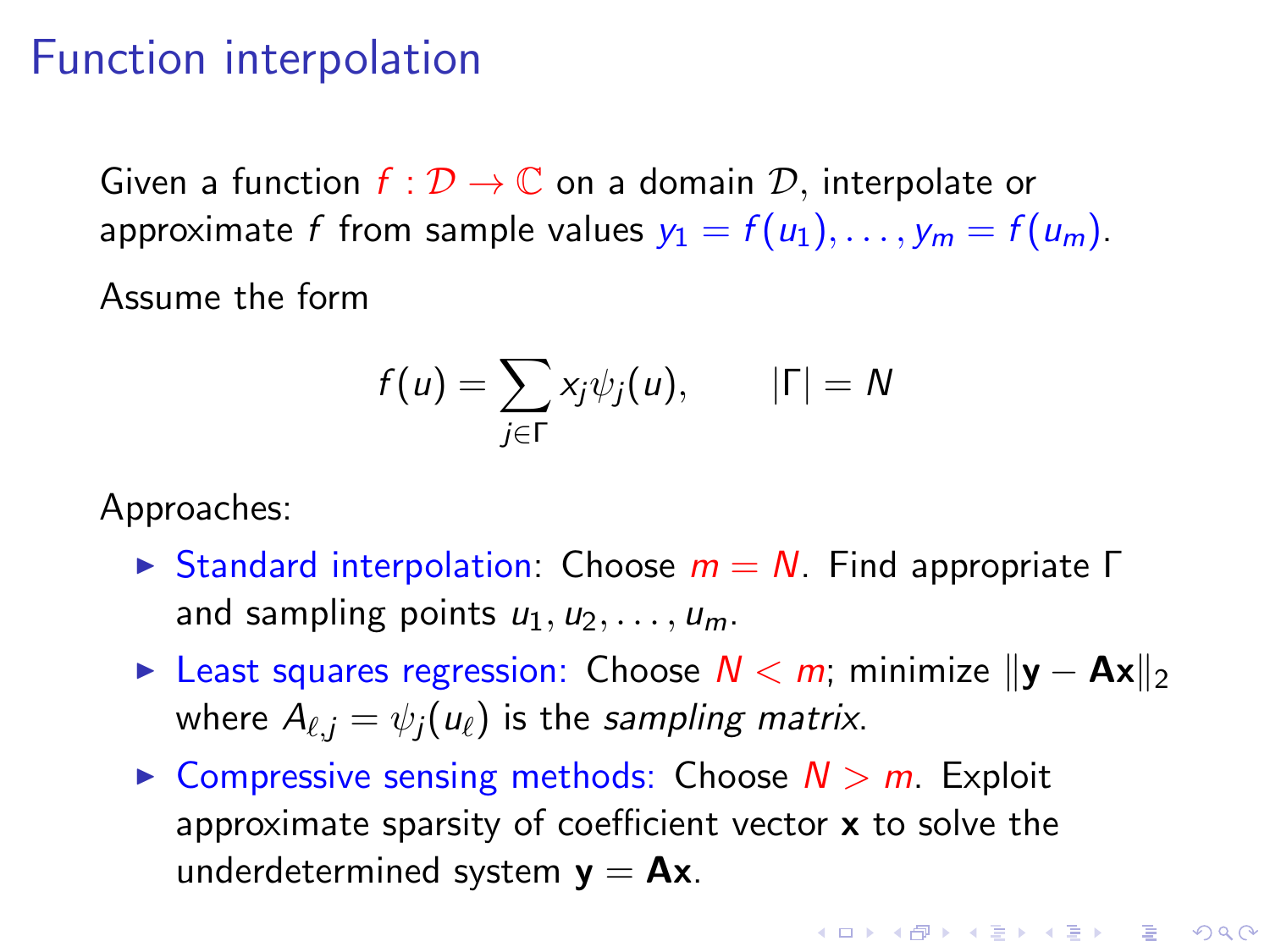<span id="page-3-0"></span>

L2-normalized Legendre polynomials

**KORK STRAIN A BAR SHOP** 

 $\mathcal{D}$ : domain endowed with a probability measure  $\nu$ .  $ψ_j : \mathcal{D} \to \mathbb{C}$ ,  $j \in \mathsf{\Gamma}$  (finite or infinite)  $\{\psi_j\}_{j\in\Gamma}$  is an orthonormal system:  $\int_{\mathcal{D}} \psi_j(t)\psi_k(t)d\nu(t) = \delta_{j,k}$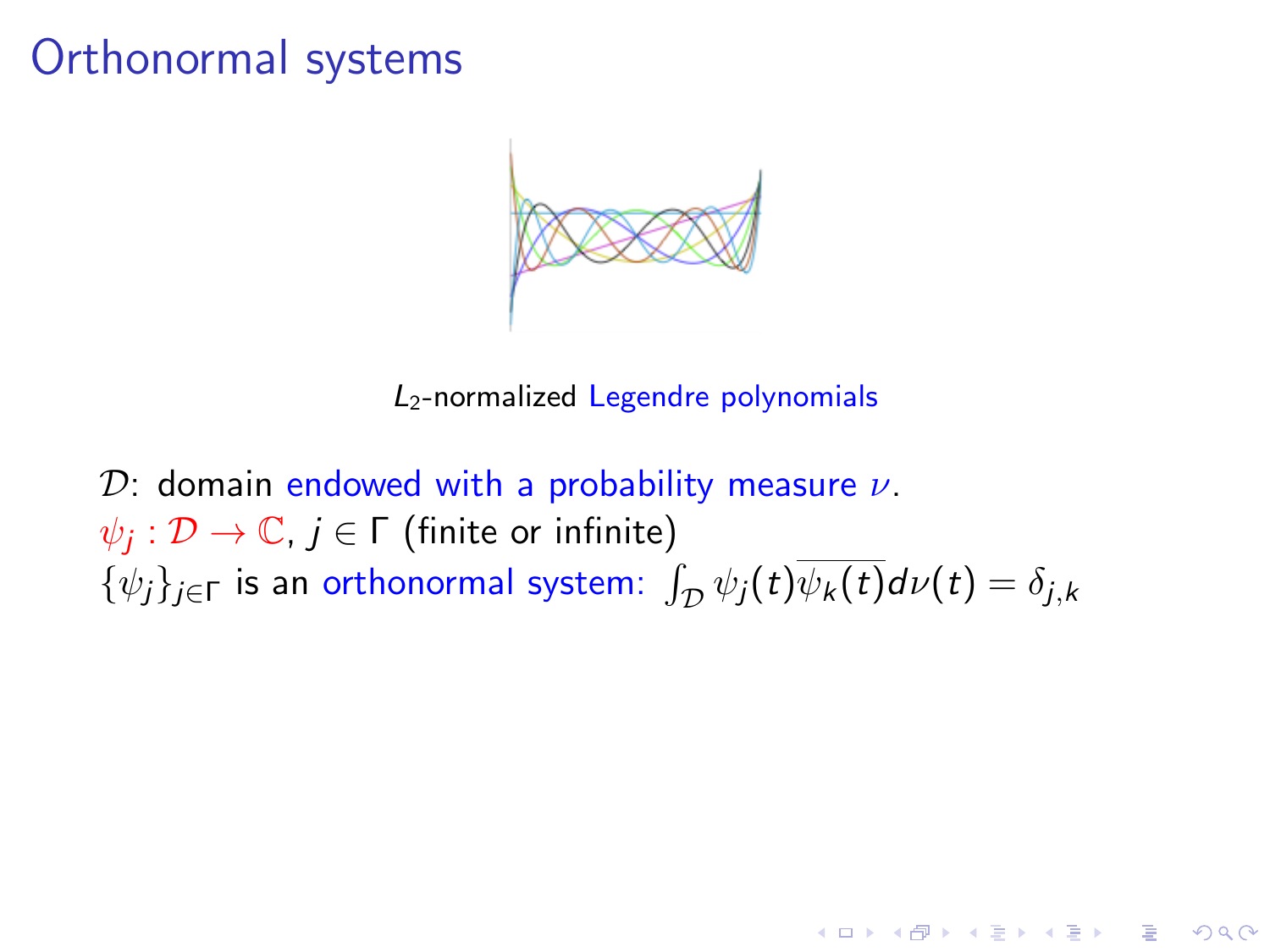<span id="page-4-0"></span>

L2-normalized Legendre polynomials

**KORK STRAIN A BAR SHOP** 

D: domain endowed with a probability measure  $\nu$ .  $ψ_j : \mathcal{D} \to \mathbb{C}$ ,  $j \in \mathsf{\Gamma}$  (finite or infinite)  $\{\psi_j\}_{j\in\Gamma}$  is an orthonormal system:  $\int_{\mathcal{D}} \psi_j(t)\psi_k(t)d\nu(t) = \delta_{j,k}$ 

Examples:

• Trigonometric system: 
$$
\psi_j(t) = e^{2\pi i j t}
$$
,  
\n $\mathcal{D} = [0, 1], d\nu(t) = dt, \|\psi_j\|_{\infty} \le 1$ .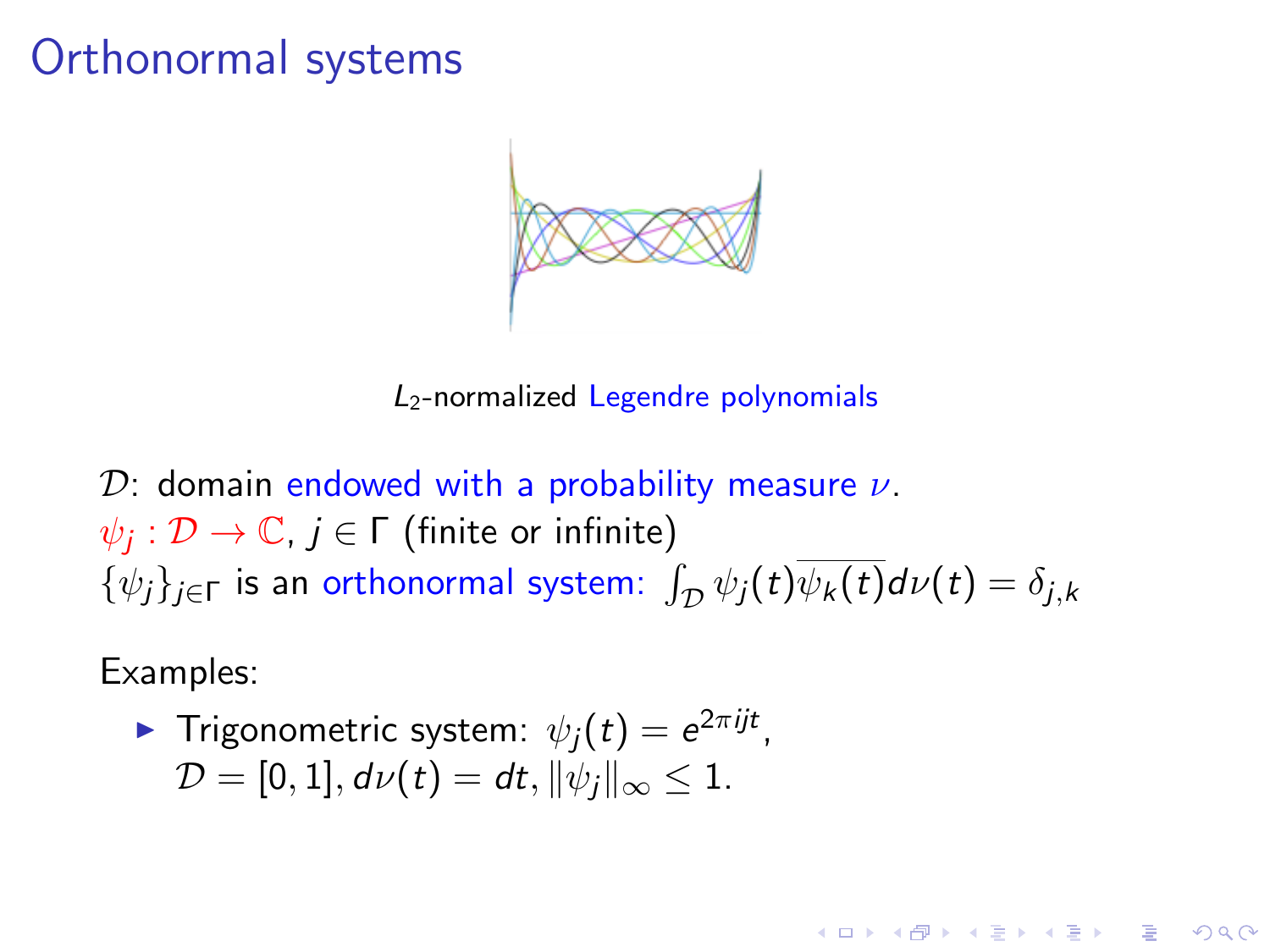

L2-normalized Legendre polynomials

D: domain endowed with a probability measure  $\nu$ .  $ψ_j : \mathcal{D} \to \mathbb{C}$ ,  $j \in \mathsf{\Gamma}$  (finite or infinite)  $\{\psi_j\}_{j\in\Gamma}$  is an orthonormal system:  $\int_{\mathcal{D}} \psi_j(t)\psi_k(t)d\nu(t) = \delta_{j,k}$ 

Examples:

$$
\text{Trigonometric system: } \psi_j(t) = e^{2\pi i j t},
$$
\n
$$
\mathcal{D} = [0, 1], d\nu(t) = dt, \|\psi_j\|_{\infty} \leq 1.
$$

 $\triangleright$  L<sub>2</sub>-normalized Legendre polynomials L<sub>j</sub>:  $\mathcal{D} = [-1,1], d\nu(t) = dt, \quad \|L_j\|_\infty = \sqrt{2j+1}.$  $\mathcal{D} = [-1,1], d\nu(t) = dt, \quad \|L_j\|_\infty = \sqrt{2j+1}.$  $\mathcal{D} = [-1,1], d\nu(t) = dt, \quad \|L_j\|_\infty = \sqrt{2j+1}.$  $\mathcal{D} = [-1,1], d\nu(t) = dt, \quad \|L_j\|_\infty = \sqrt{2j+1}.$  $\mathcal{D} = [-1,1], d\nu(t) = dt, \quad \|L_j\|_\infty = \sqrt{2j+1}.$  $\mathcal{D} = [-1,1], d\nu(t) = dt, \quad \|L_j\|_\infty = \sqrt{2j+1}.$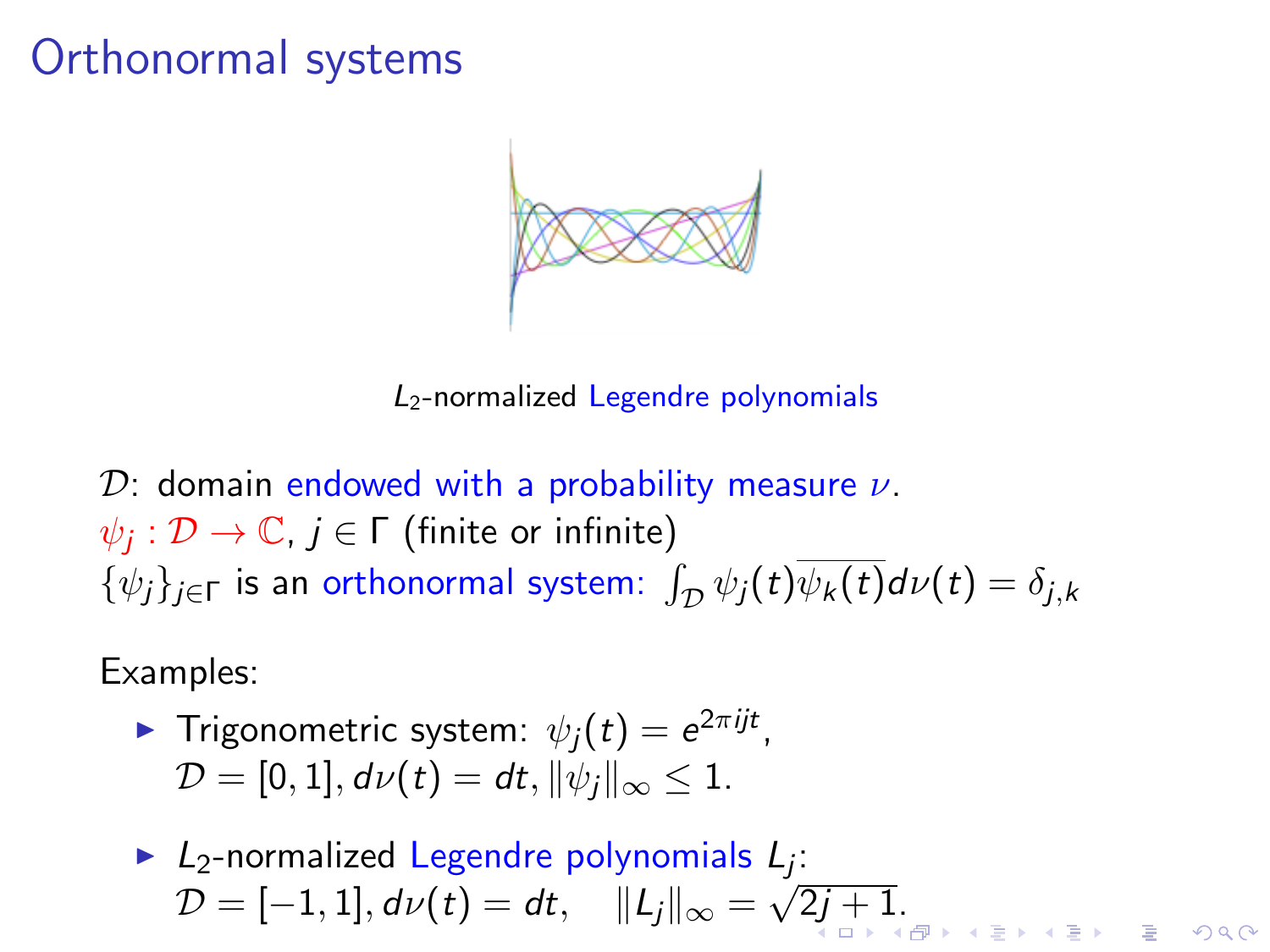<span id="page-6-0"></span>

L2-normalized Legendre polynomials

 $\mathcal{D}$ : domain endowed with a probability measure  $\nu$ .  $\psi_j : \mathcal{D} \to \mathbb{C}$ ,  $j \in \mathsf{\Gamma}$  (finite or infinite)  $\{\psi_j\}_{j\in\Gamma}$  is an orthonormal system:  $\int_{\mathcal{D}} \psi_j(t)\psi_k(t)d\nu(t) = \delta_{j,k}$ 

► Tensor products of Legendre polynomials:  
\n
$$
\mathcal{D} = [-1, 1]^d, \mathbf{j} = (j_1, j_2, \dots, j_d), L_{\mathbf{j}} = \prod_{k=1}^d L_{j_k},
$$
\n
$$
||L_{\mathbf{j}}||_{\infty} = \prod_{k=1}^d \sqrt{2j_k + 1}.
$$

In high-dimensional problems, smoothness is not enough to avoid curse of dimension – too local! We will combine smoothness and sparsity.**KORKA SERKER ORA**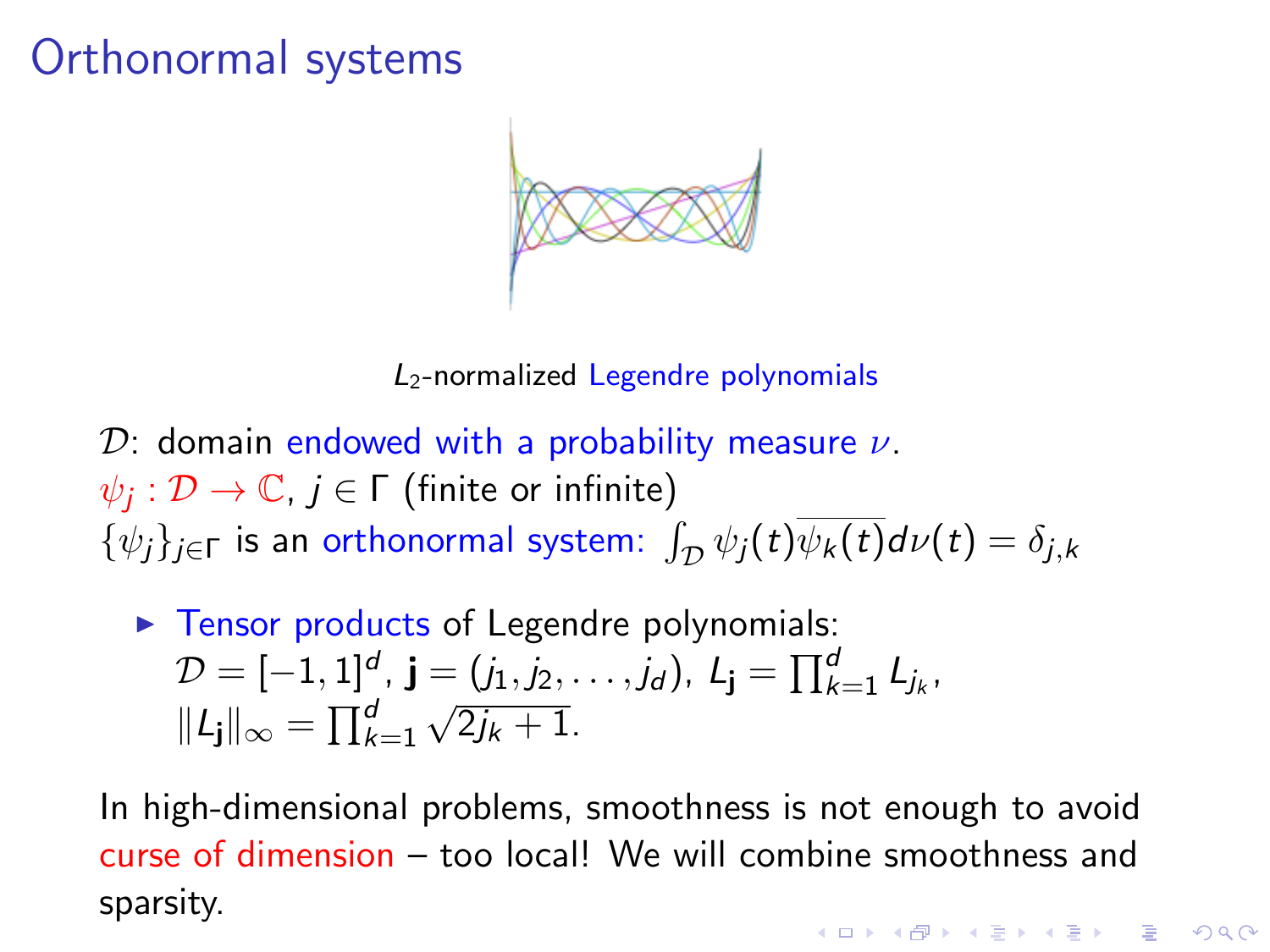#### Smoothness and weights

In general,  $\|f\|_{L^\infty} + \|f'\|_{L^\infty}$  promotes smoothness

Consider  $\psi_j(t)=e^{2\pi i j t}$ ,  $j\in\mathbb{Z},\ t\in[0,1]$ Derivatives satisfy  $\|\psi'_j\|_\infty = 2\pi |j|, j \in \mathbb{Z}$ . For  $f(t) = \sum_j x_j \psi_j(t)$ ,  $||f||_{L^{\infty}} + ||f'||_{L^{\infty}} = ||\sum$ j  $x_j \psi_j \|_{L^\infty} + \| \sum$ j  $x_j \psi'_j \|_\infty$  $\leq \sum|\mathsf{x}_{j}|(\|\psi_{j}\|_{L^{\infty}}+\|\psi'_{j}\|_{L^{\infty}})$ j∈Z  $=\sum |x_j|(1+2\pi|j|)=:\|\mathbf{x}\|_{\omega,1}.$ j∈Z

4 D > 4 P + 4 B + 4 B + B + 9 Q O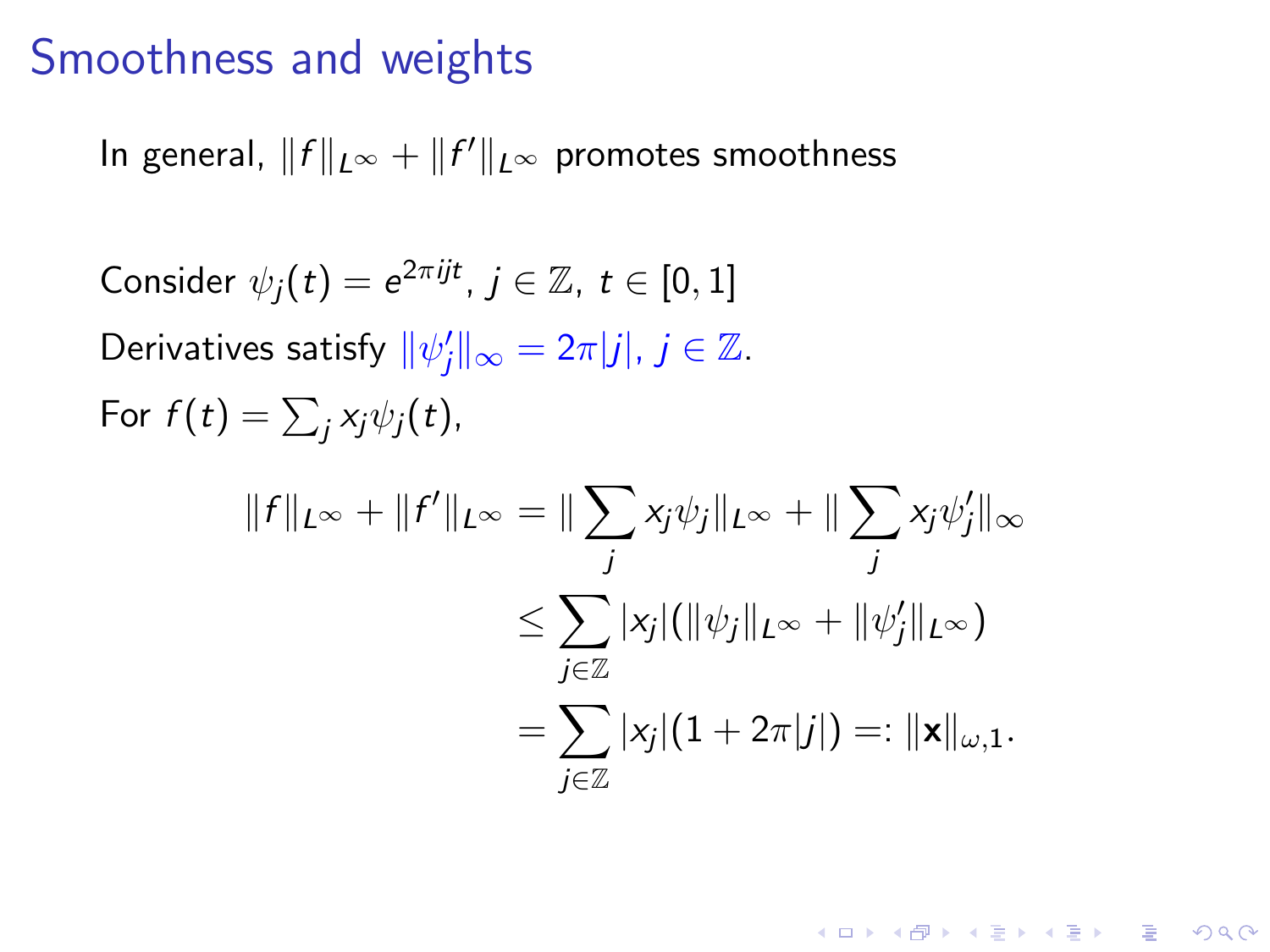#### Smoothness and weights

In general,  $\|f\|_{L^\infty} + \|f'\|_{L^\infty}$  promotes smoothness

Consider  $\psi_j(t)=e^{2\pi i j t}$ ,  $j\in\mathbb{Z},\ t\in[0,1]$ Derivatives satisfy  $\|\psi'_j\|_\infty = 2\pi |j|, j \in \mathbb{Z}$ . For  $f(t) = \sum_j x_j \psi_j(t)$ ,  $||f||_{L^{\infty}} + ||f'||_{L^{\infty}} = ||\sum$ j  $x_j \psi_j \|_{L^\infty} + \| \sum$ j  $x_j \psi'_j \|_\infty$  $\leq \sum|\mathsf{x}_{j}|(\|\psi_{j}\|_{L^{\infty}}+\|\psi'_{j}\|_{L^{\infty}})$ j∈Z  $=\sum |x_j|(1+2\pi|j|)=:\|\mathbf{x}\|_{\omega,1}.$ j∈Z

Weighted  $\ell_1$ -coefficient norm promotes smoothness. It also promotes sparsity!**K ロ ▶ K @ ▶ K 할 X X 할 X → 할 X → 9 Q Q ^**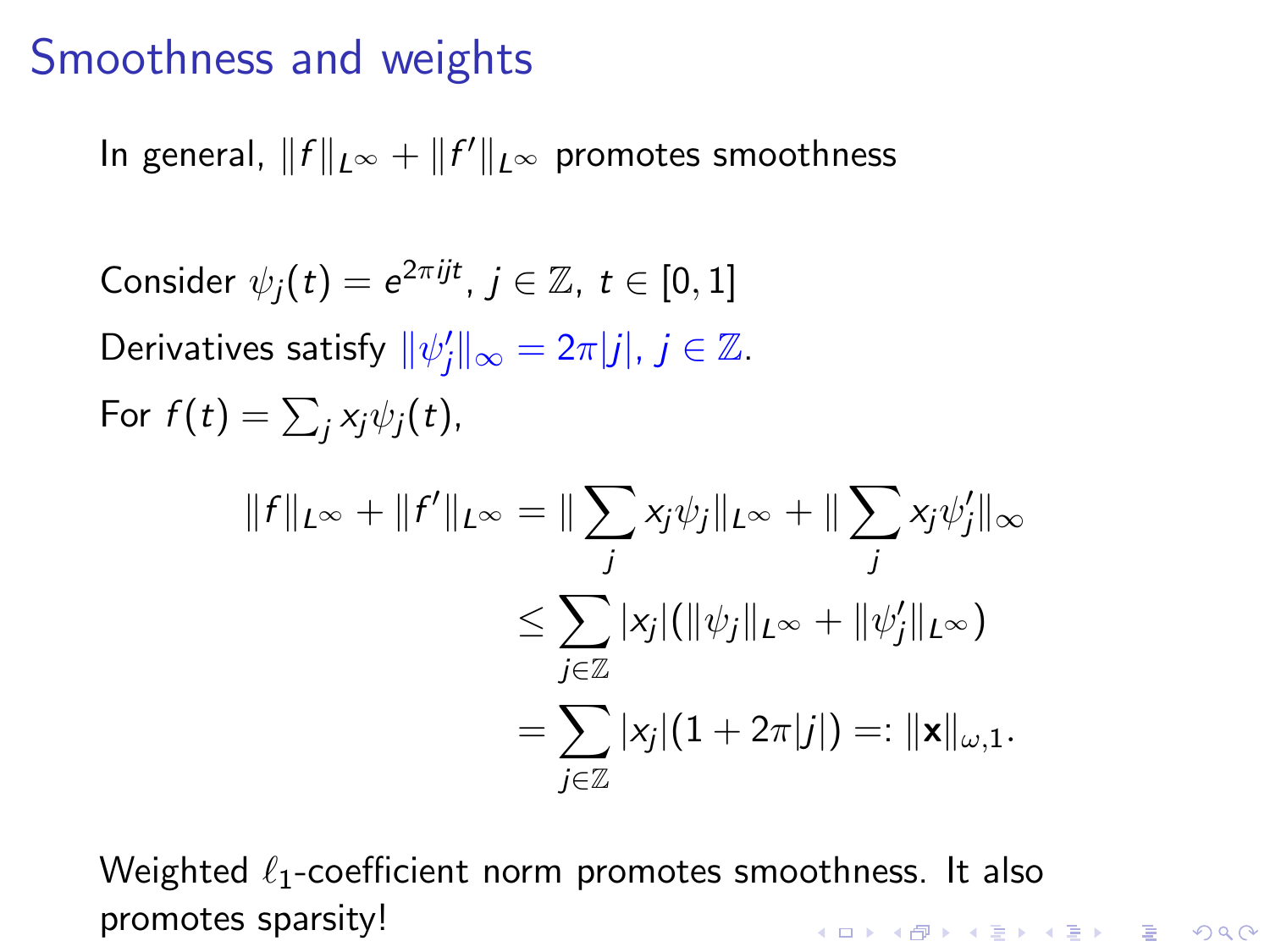### Weighted norms and weighted sparsity

Weighted  $\ell_1$  norm: pay a higher price to include certain indices

$$
\|\mathbf{x}\|_{\omega,1} = \sum_{j\in\Gamma} \omega_j |x_j|
$$

New: weighted sparsity:

$$
\|\mathbf{x}\|_{\omega,0}:=\sum_{j:x_j\neq 0}\omega_j^2
$$

x is called weighted s-sparse if  $\|\mathbf{x}\|_{\omega,0} \leq s.$ 

**KORKA SERKER ORA** 

Weighted best s-term approximation error:  $\sigma_{\mathbf{s}}(\mathbf{x})_{\omega,1} := \inf_{\mathbf{z} : \|\mathbf{z}\|_{\omega,0} \leq \mathbf{s}} \|\mathbf{x} - \mathbf{z}\|_{\omega,1}$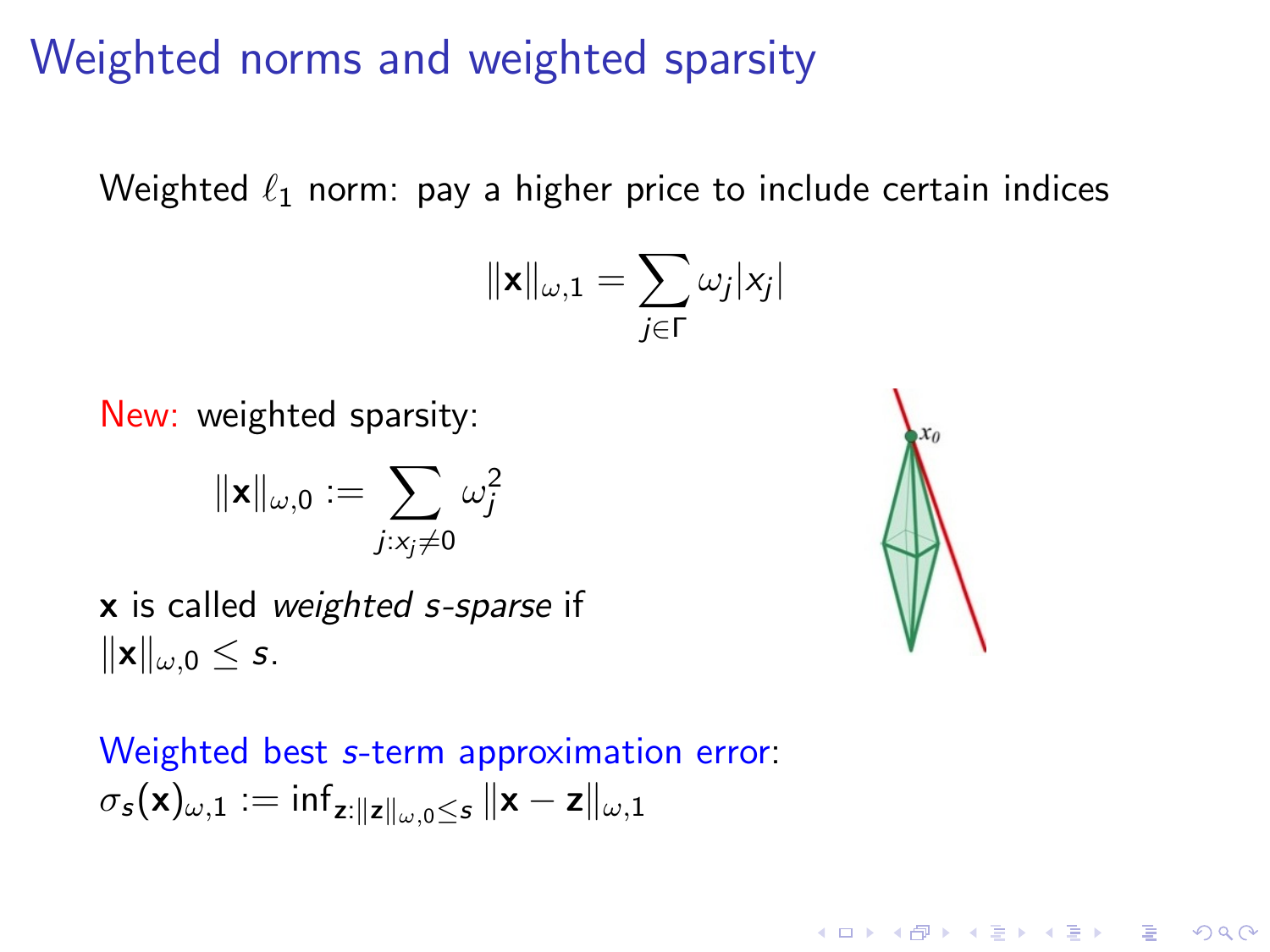### (Weighted) Compressive Sensing

Recover a weighted s-sparse (or weighted-compressible) vector x from measurements  $\mathbf{y} = \mathbf{A}\mathbf{x}$ , where  $\mathbf{A} \in \mathbb{C}^{m \times N}$  with  $m < N$ .

Weighted  $\ell_1$ -minimization

$$
\min_{\mathbf{z}\in\mathbb{C}^N}\|\mathbf{z}\|_{\omega,1}\quad\text{ subject to }\mathbf{Az}=\mathbf{y}
$$

"Noisy" version

 $\min_{\mathbf{z} \in \mathbb{C}^N} \|\mathbf{z}\|_{\omega,1}$  subject to  $\|\mathbf{A}\mathbf{z} - \mathbf{y}\|_2 \leq \eta$ 

**KORKA SERKER ORA**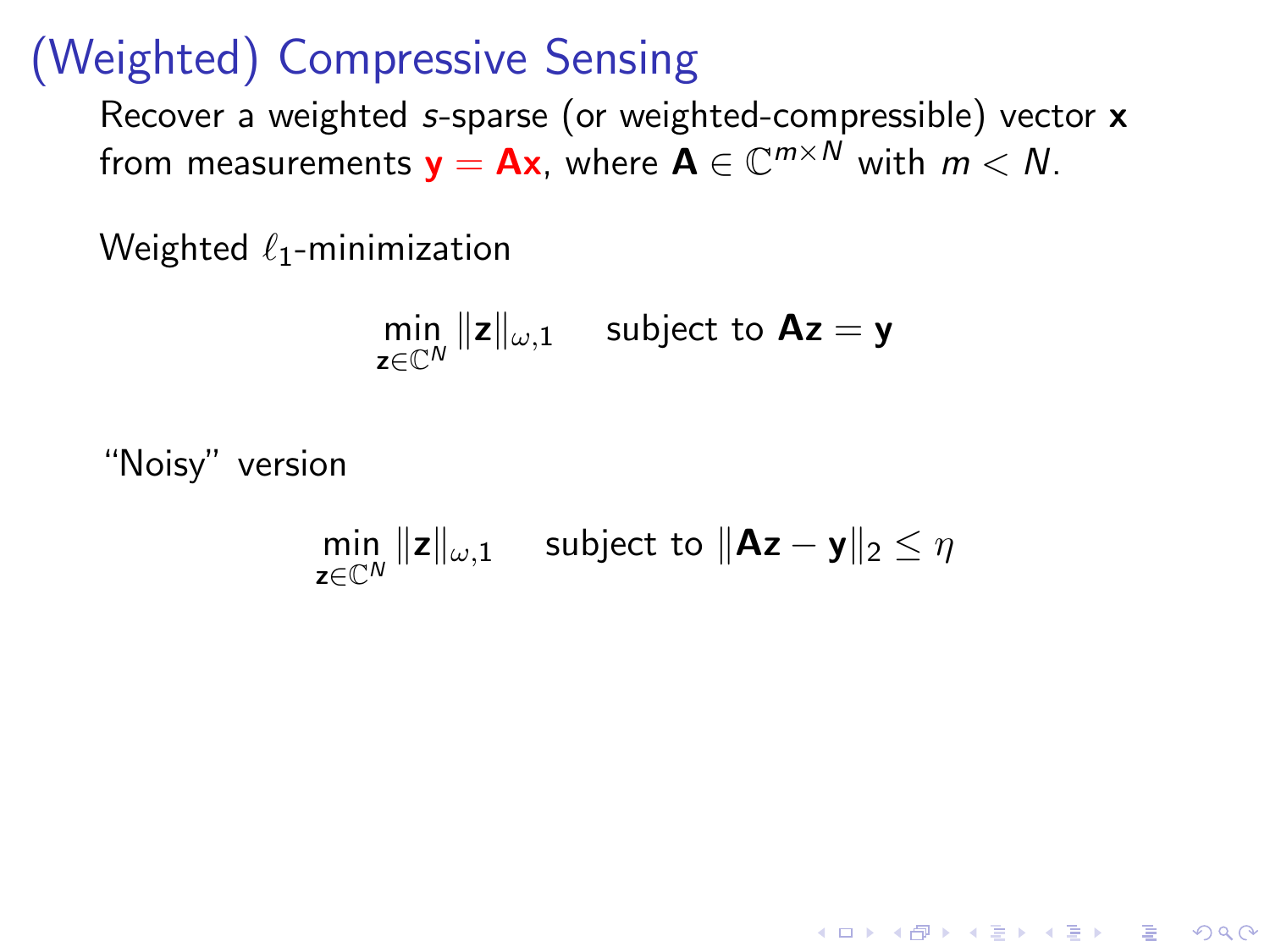# <span id="page-11-0"></span>(Weighted) Compressive Sensing

Recover a weighted s-sparse (or weighted-compressible) vector x from measurements  $\mathbf{y} = \mathbf{A}\mathbf{x}$ , where  $\mathbf{A} \in \mathbb{C}^{m \times N}$  with  $m < N$ .

Weighted  $\ell_1$ -minimization

$$
\min_{\mathbf{z}\in\mathbb{C}^N}\|\mathbf{z}\|_{\omega,1}\quad\text{ subject to }\mathbf{Az}=\mathbf{y}
$$

"Noisy" version

$$
\min_{\mathbf{z}\in\mathbb{C}^N} \|\mathbf{z}\|_{\omega,1} \quad \text{ subject to } \|\mathbf{A}\mathbf{z}-\mathbf{y}\|_2 \leq \eta
$$

Keep in mind sampling matrix:

$$
A = \left(\begin{array}{cccc} \psi_1(u_1) & \psi_2(u_1) & \dots & \dots & \psi_N(u_1) \\ \psi_1(u_2) & \psi_2(u_2) & \dots & \dots & \psi_N(u_2) \\ \vdots & \vdots & & \vdots \\ \psi_1(u_m) & \psi_2(u_m) & \dots & \dots & \psi_N(u_m) \end{array}\right)
$$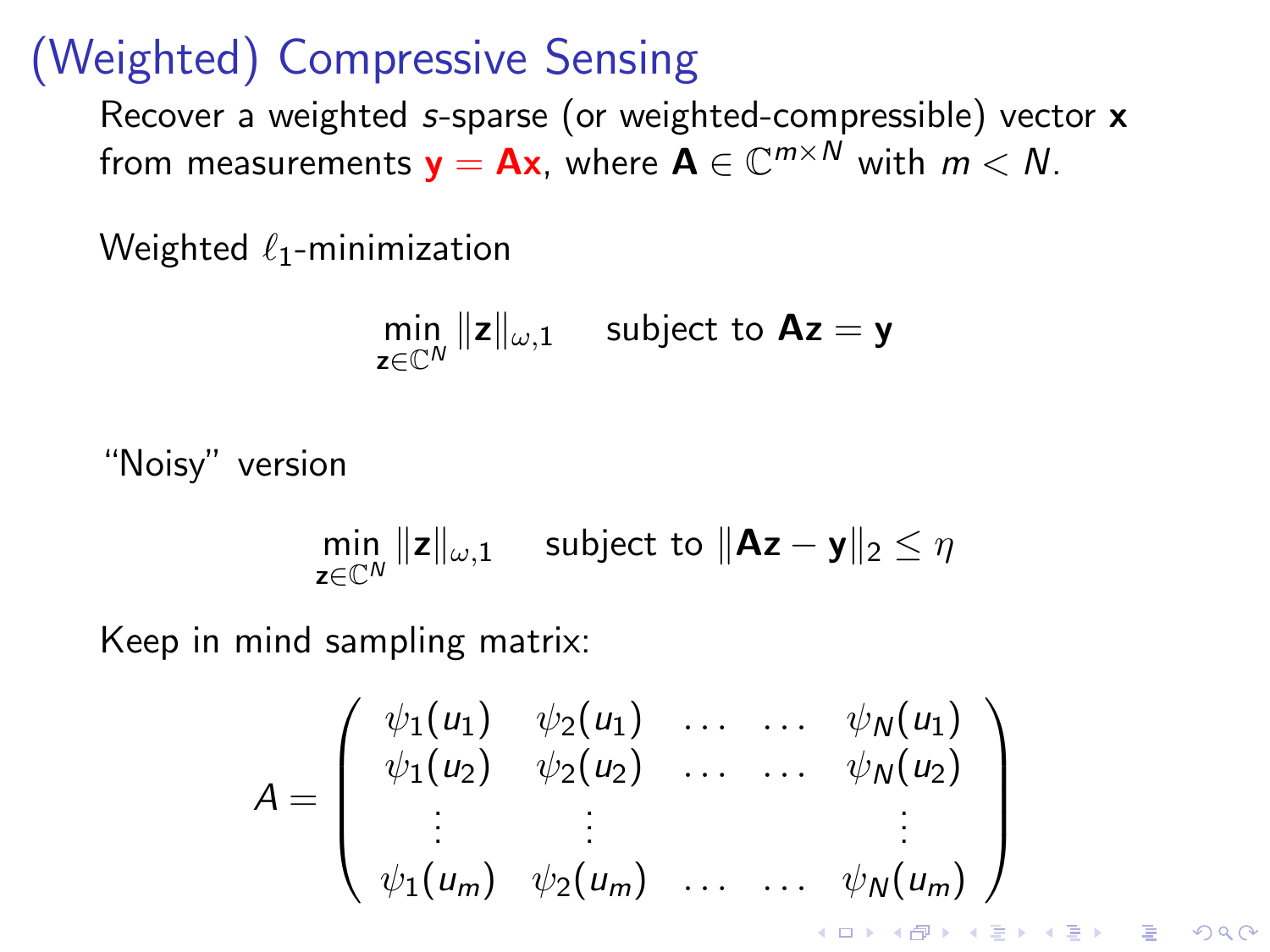### <span id="page-12-0"></span>Numerical example - comparing different reconstructions



- If  $f(u) = \frac{1}{1+25u^2}$ . Draw  $m = 30$  sampling points  $u_\ell$  i.i.d. from uniform measure on  $[-1, 1]$ .
- Interpolate (exactly or approximately) the samples  $y_\ell = f(u_\ell)$  by various choices of  $\{x_i\}$  in

$$
f^{\#}(u)=\sum_{j=0}^{80}x_j e^{\pi i j u}
$$

\*Stabil[it](#page-11-0)y of unweighted  $\ell_1$  minimization given exact [sp](#page-11-0)[ars](#page-13-0)it[y:](#page-12-0) [R](#page-13-0)[au](#page-0-0)[hut](#page-47-0)[, W](#page-0-0)[.](#page-47-0) ['09](#page-0-0)  $2990$ \*Stability of least squares regression: Cohen, Davenport, Leviatan 2011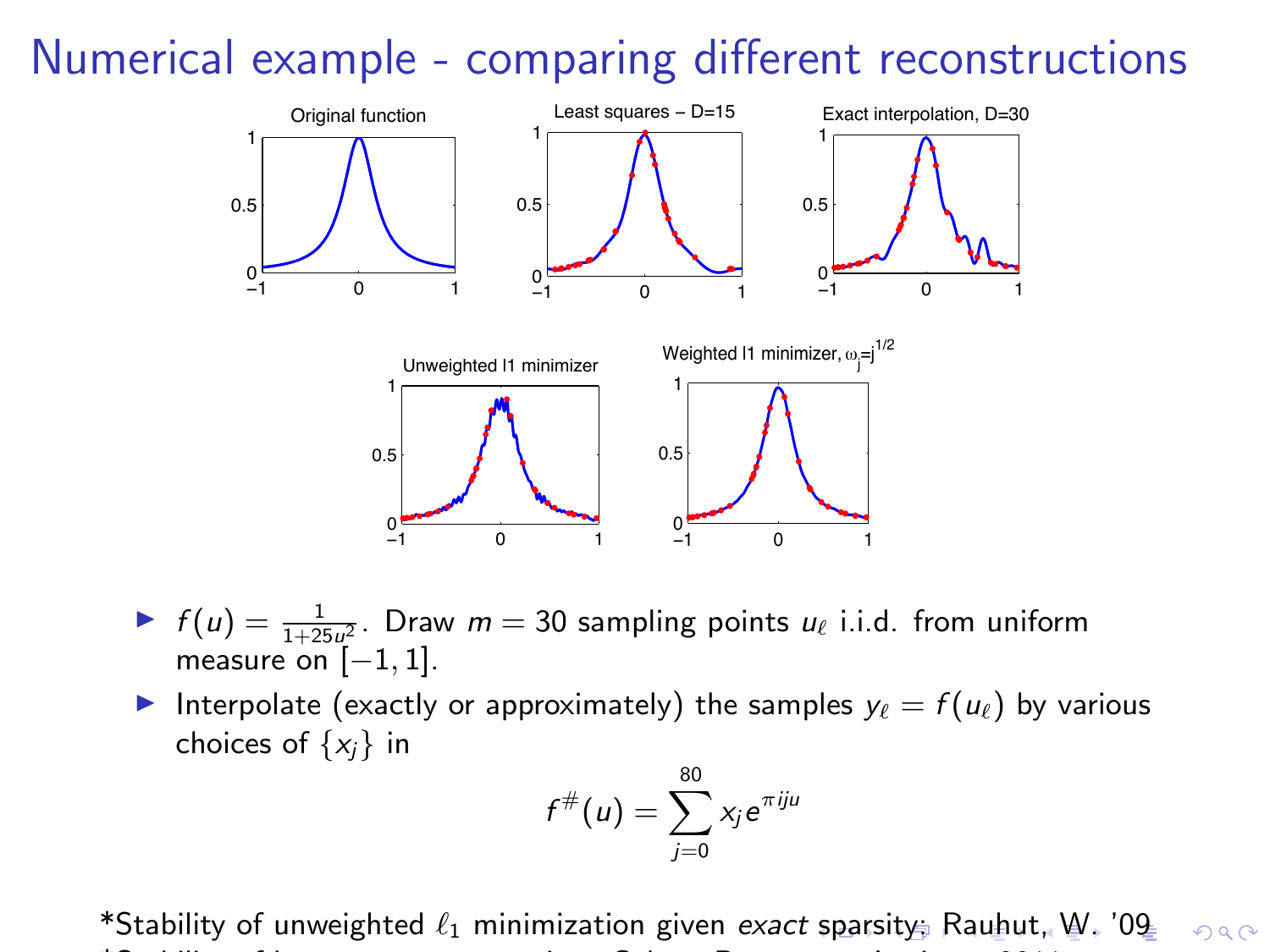### <span id="page-13-0"></span>Numerical example - comparing different reconstructions



Different trials correspond to different random draws of  $m = 30$ sampling points from uniform measure on  $[-1,1]$  $[-1,1]$  $[-1,1]$  $[-1,1]$ [.](#page-12-0)

 $2980$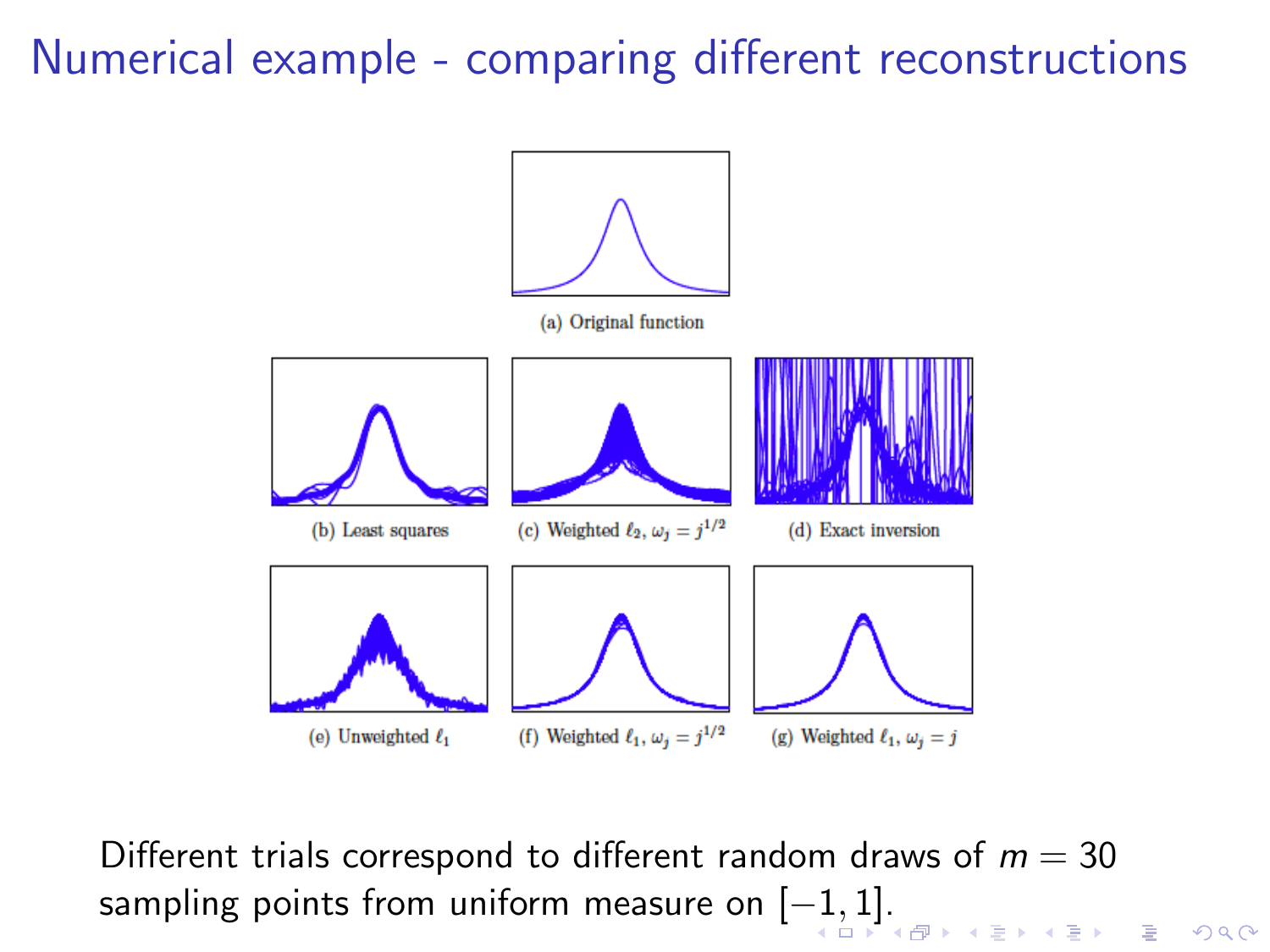### <span id="page-14-0"></span>Numerical example - comparing different reconstructions



Same experiment, but now interpolating/approximating by Legendre polynomials, and sampling points are from Chebyshev measure on  $[-1, 1]$ ,  $d\nu(u) = \frac{du}{\pi\sqrt{1-u^2}}$ .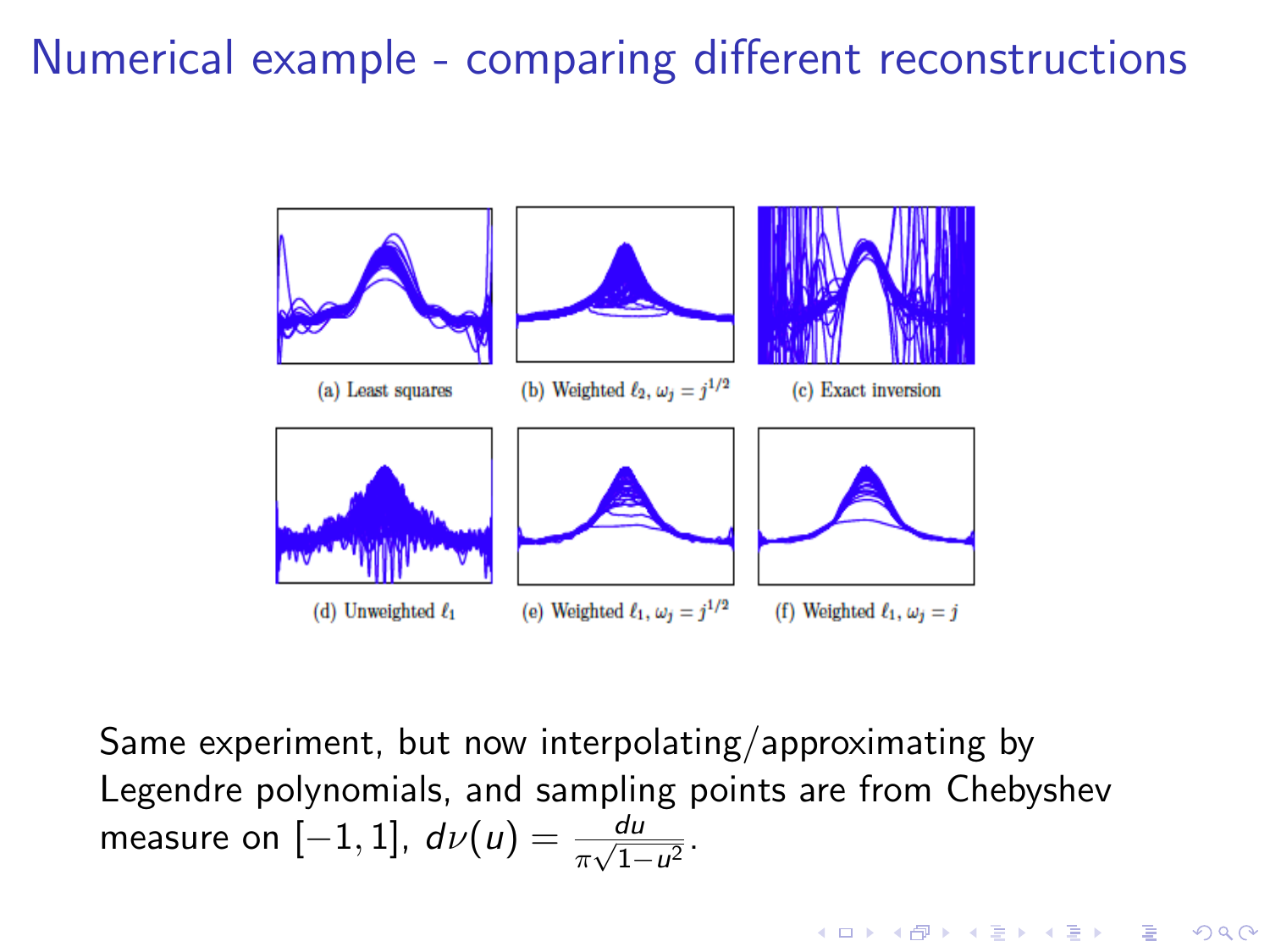# What is going on?

Runge's function and its Legendre polynomial coefficients



Compare coefficient indices picked up by various reconstruction methods:



**KORK STRAIN A BAR SHOP**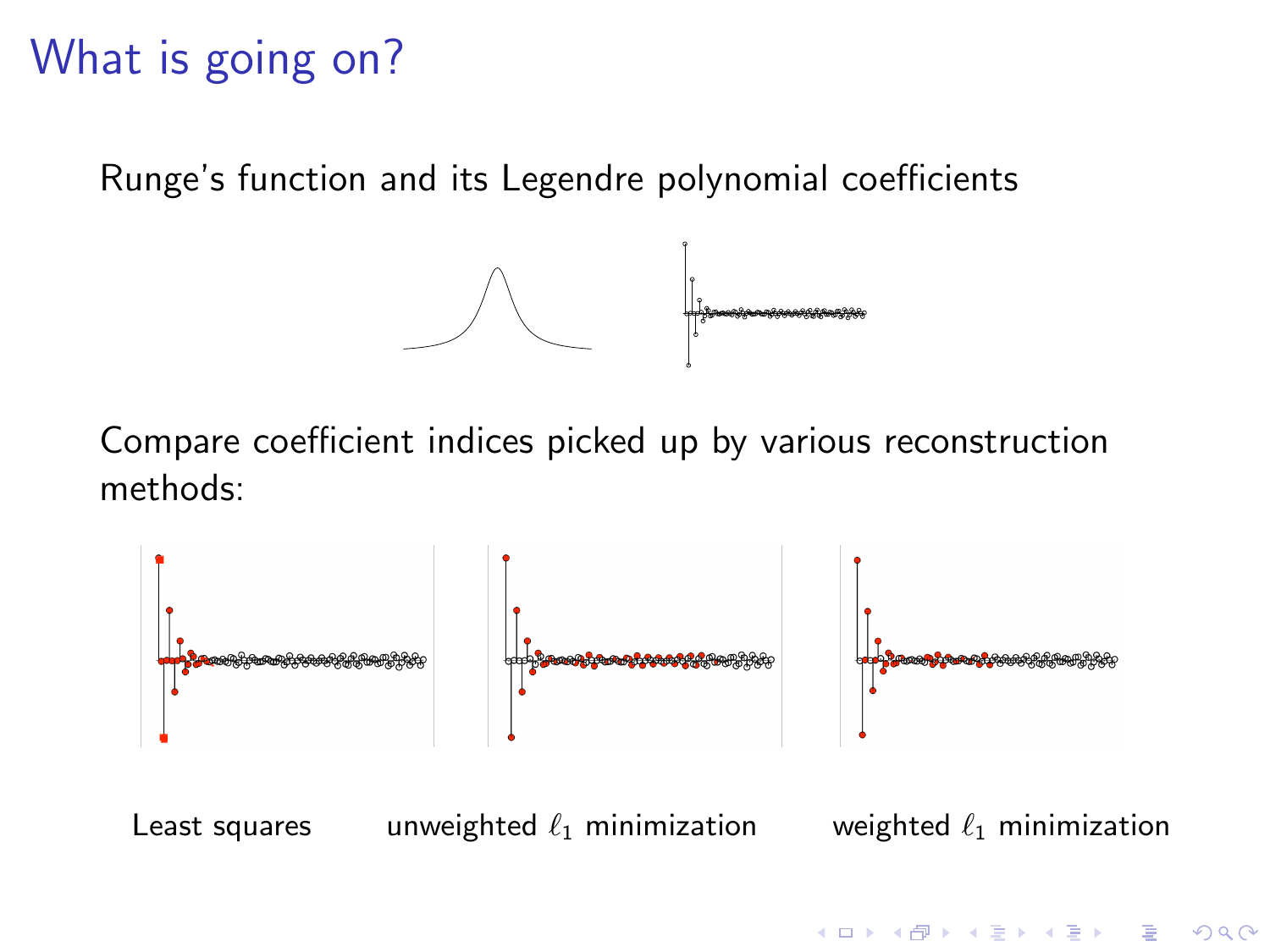### Back to Compressive Sensing setting

Recover a weighted s-sparse (or weighted-compressible) vector x from measurements  $\mathbf{y} = \mathbf{A}\mathbf{x}$ , where  $\mathbf{A} \in \mathbb{C}^{m \times N}$  with  $m < N$ .

Weighted  $\ell_1$ -minimization

$$
\min_{\mathbf{z}\in\mathbb{C}^N}\sum_{j=1}^N\omega_j|z_j|\quad\text{ subject to }\mathbf{Az}=\mathbf{y}
$$

Keep in mind sampling matrix:

$$
\mathbf{A} = \left(\begin{array}{cccc} \psi_1(u_1) & \psi_2(u_1) & \dots & \dots & \psi_N(u_1) \\ \psi_1(u_2) & \psi_2(u_2) & \dots & \dots & \psi_N(u_2) \\ \vdots & \vdots & & \vdots \\ \psi_1(u_m) & \psi_2(u_m) & \dots & \psi_N(u_m) \end{array}\right)
$$

**KORKA SERKER ORA**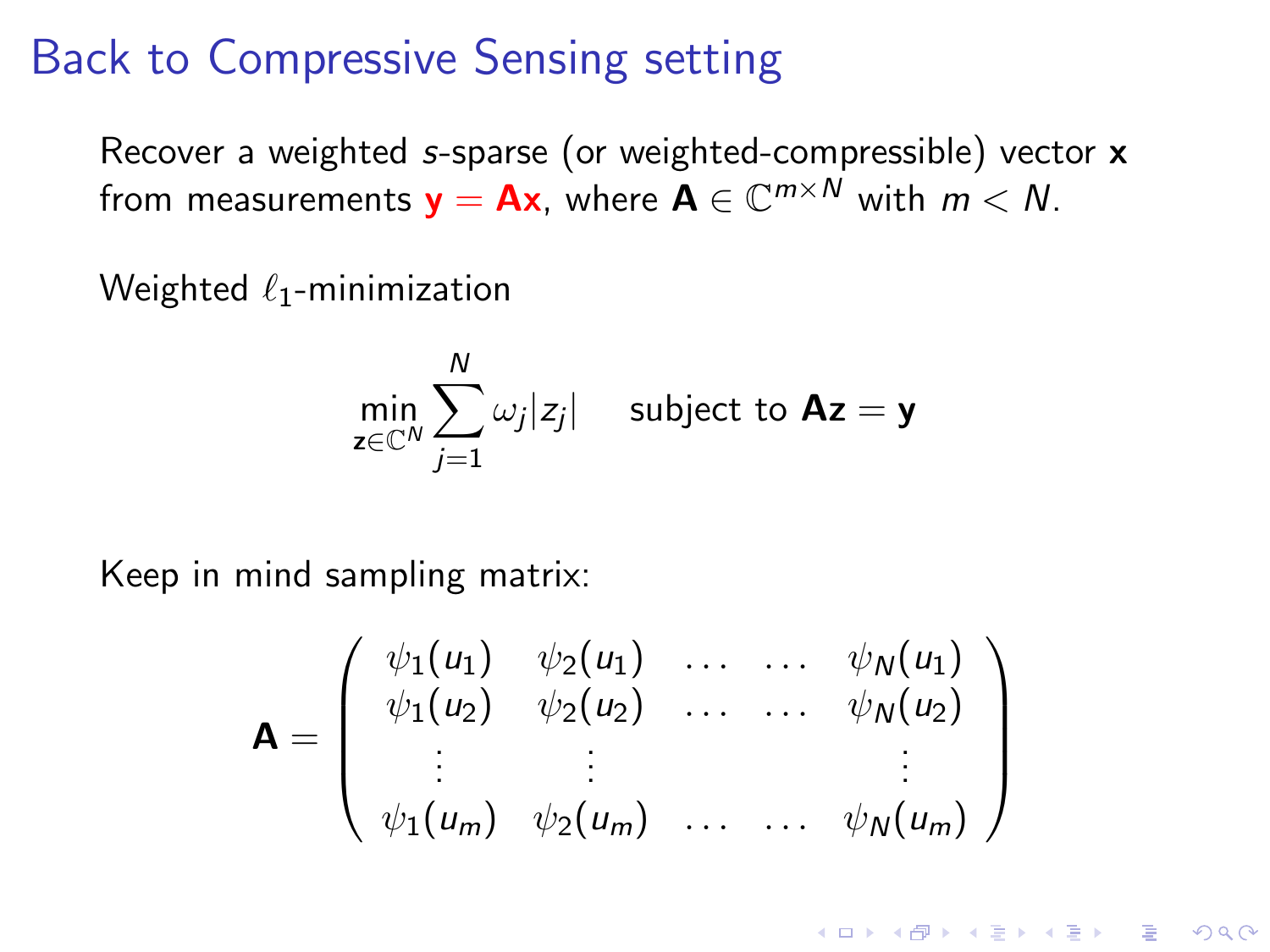Weighted restricted isometry property (WRIP)

#### Definition (with H. Rauhut '13)

The weighted restricted isometry constant  $\delta_{\omega,s}$  of a matrix  $\textsf{A} \in \mathbb{C}^{m \times N}$  is defined to be the smallest constant such that

 $(1-\delta_{\omega,s})\Vert \mathbf{x} \Vert_2^2 \leq \Vert \mathbf{A}\mathbf{x} \Vert_2^2 \leq (1+\delta_{\omega,s})\Vert \mathbf{x} \Vert_2^2$ 

**AD A 4 4 4 5 A 5 A 5 A 4 D A 4 D A 4 P A 4 5 A 4 5 A 5 A 4 A 4 A 4 A** 

for all  $\mathbf{x} \in \mathbb{C}^N$  with  $\|\mathbf{x}\|_{\omega,0} = \sum_{\ell: x_\ell \neq 0} \omega_j^2 \leq s$ .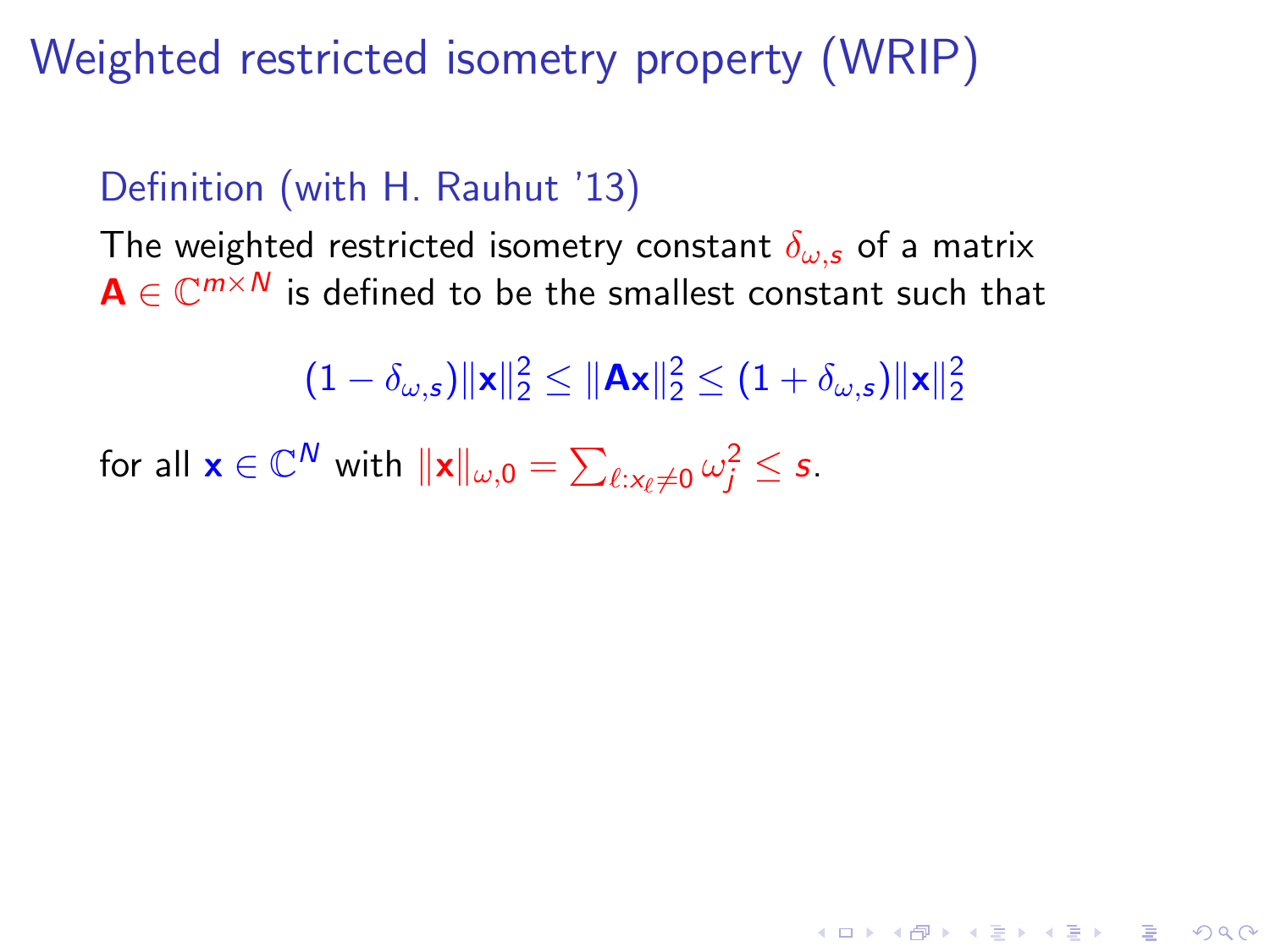Weighted restricted isometry property (WRIP)

#### Definition (with H. Rauhut '13)

The weighted restricted isometry constant  $\delta_{\omega,s}$  of a matrix  $\textsf{A} \in \mathbb{C}^{m \times N}$  is defined to be the smallest constant such that

$$
(1-\delta_{\omega,s})\|\mathbf{x}\|_2^2\leq \|\mathbf{Ax}\|_2^2\leq (1+\delta_{\omega,s})\|\mathbf{x}\|_2^2
$$

for all  $\mathbf{x} \in \mathbb{C}^N$  with  $\|\mathbf{x}\|_{\omega,0} = \sum_{\ell: x_\ell \neq 0} \omega_j^2 \leq s$ .

Unweighted "uniform" restricted isometry property (Candès, Tao '05):  $\omega \equiv 1$ .

Since we assume  $\omega_i \geq 1$ , WRIP is weaker than "uniform" RIP

Related: Model-based compressive sensing (Baraniuk, Cevher, Duarte, Hedge, Wakin '10)

4 D > 4 P + 4 B + 4 B + B + 9 Q O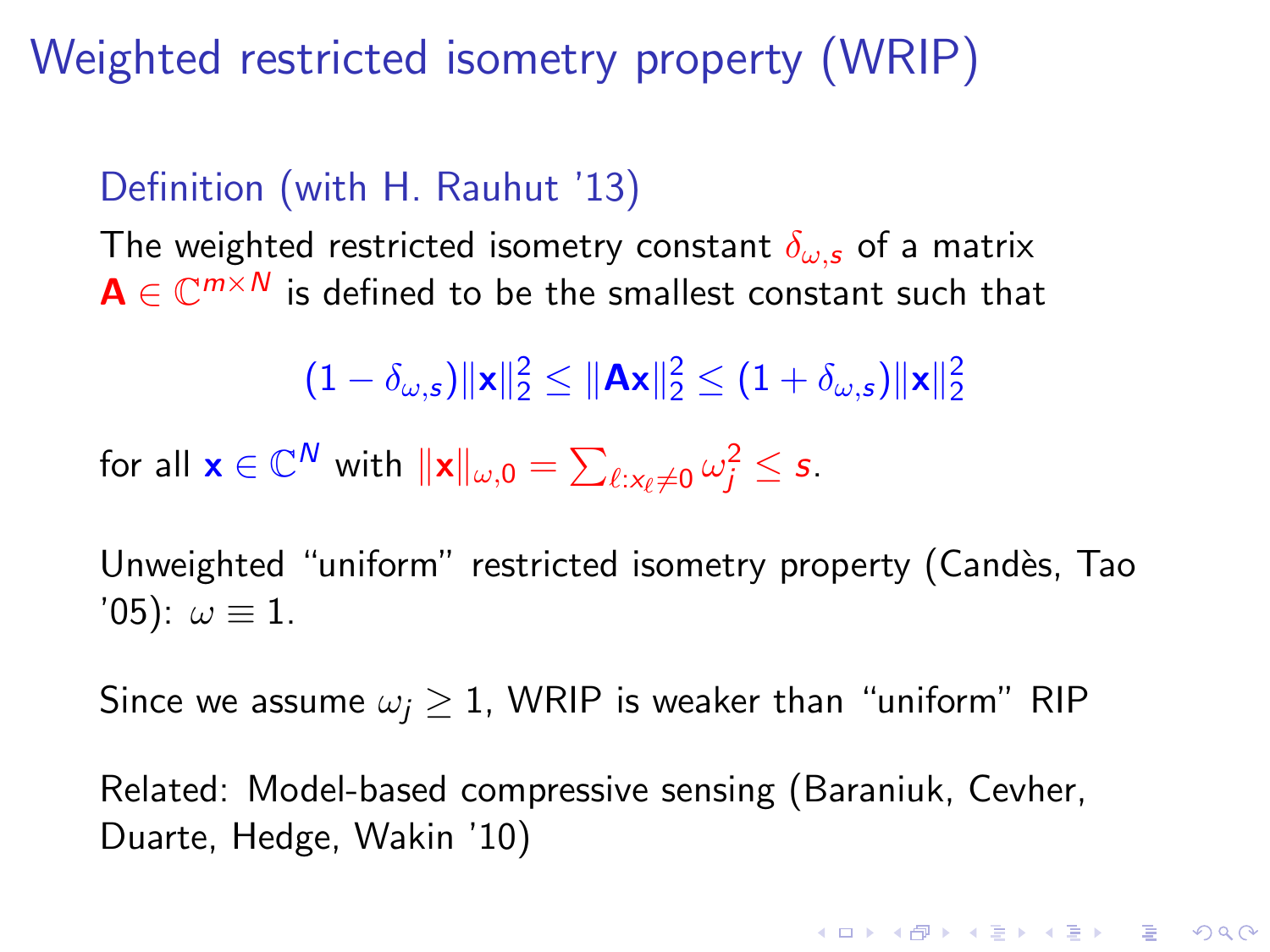# Weighted restricted isometry property (WRIP) Definition (with H. Rauhut '13)

The weighted restricted isometry constant  $\delta_{\omega,s}$  of a matrix  $\textbf{A} \in \mathbb{C}^{m \times N}$  is defined to be the smallest constant such that

 $(1-\delta_{\omega,\boldsymbol{s}})\Vert \mathbf{x}\Vert_2^2\leq \Vert \mathbf{A}\mathbf{x}\Vert_2^2\leq (1+\delta_{\omega,\boldsymbol{s}})\Vert \mathbf{x}\Vert_2^2$ 

for all  $\mathbf{x} \in \mathbb{C}^N$  with  $\|\mathbf{x}\|_{\omega,0} = \sum_{\ell: \mathsf{x}_\ell \neq \mathsf{0}} \omega_j^2 \leq s$ .

Weights allow us to analyze sampling matrices from function systems with unbounded  $\|\cdot\|_{\infty}$  norm. Uniform RIP does not hold for such matrices!

$$
\begin{pmatrix}\n\psi_1(u_1) & \psi_2(u_1) & \psi_3(u_1) \\
\psi_1(u_2) & \psi_2(u_2) & \psi_3(u_2) \\
\vdots & \vdots & \ddots & \vdots \\
\psi_1(u_m) & \psi_2(u_m) & \psi_3(u_m)\n\end{pmatrix}
$$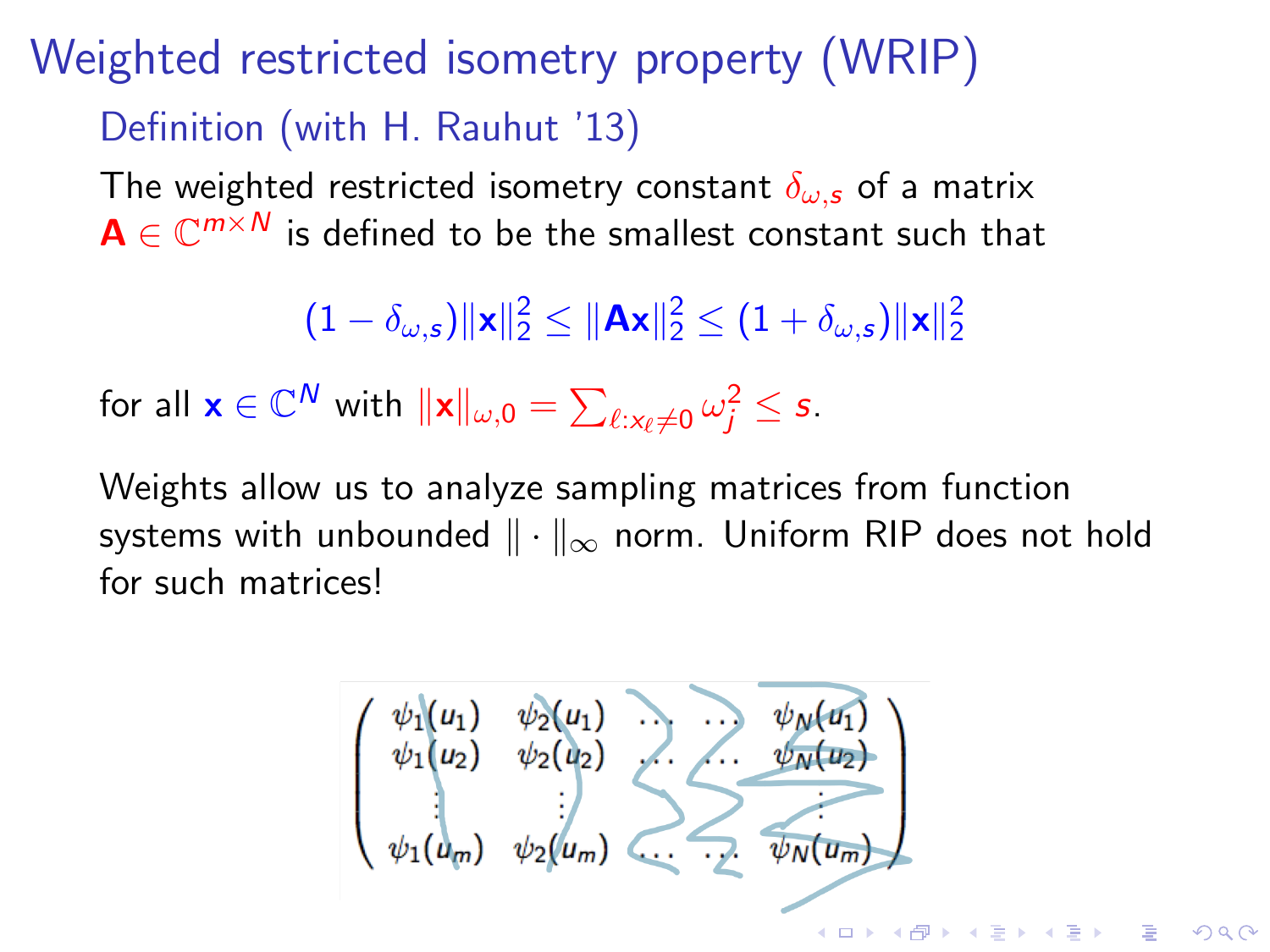# Weighted RIP of random sampling matrix

 $\psi_j: \mathcal{D} \rightarrow \mathbb{C}$ , orthonormal system w.r.t. prob. measure  $\nu$ . and  $\|\psi_j\|_{\infty} \leq \omega_j.$ 

Sampling points  $u_1, \ldots, u_m$  taken i.i.d. at random according to  $\nu$ . Random sampling matrix  $\mathbf{A} \in \mathbb{C}^{m \times N}$  with entries  $A_{\ell j} = \psi_j(u_\ell).$ 

**K ロ ▶ K @ ▶ K 할 X X 할 X → 할 X → 9 Q Q ^**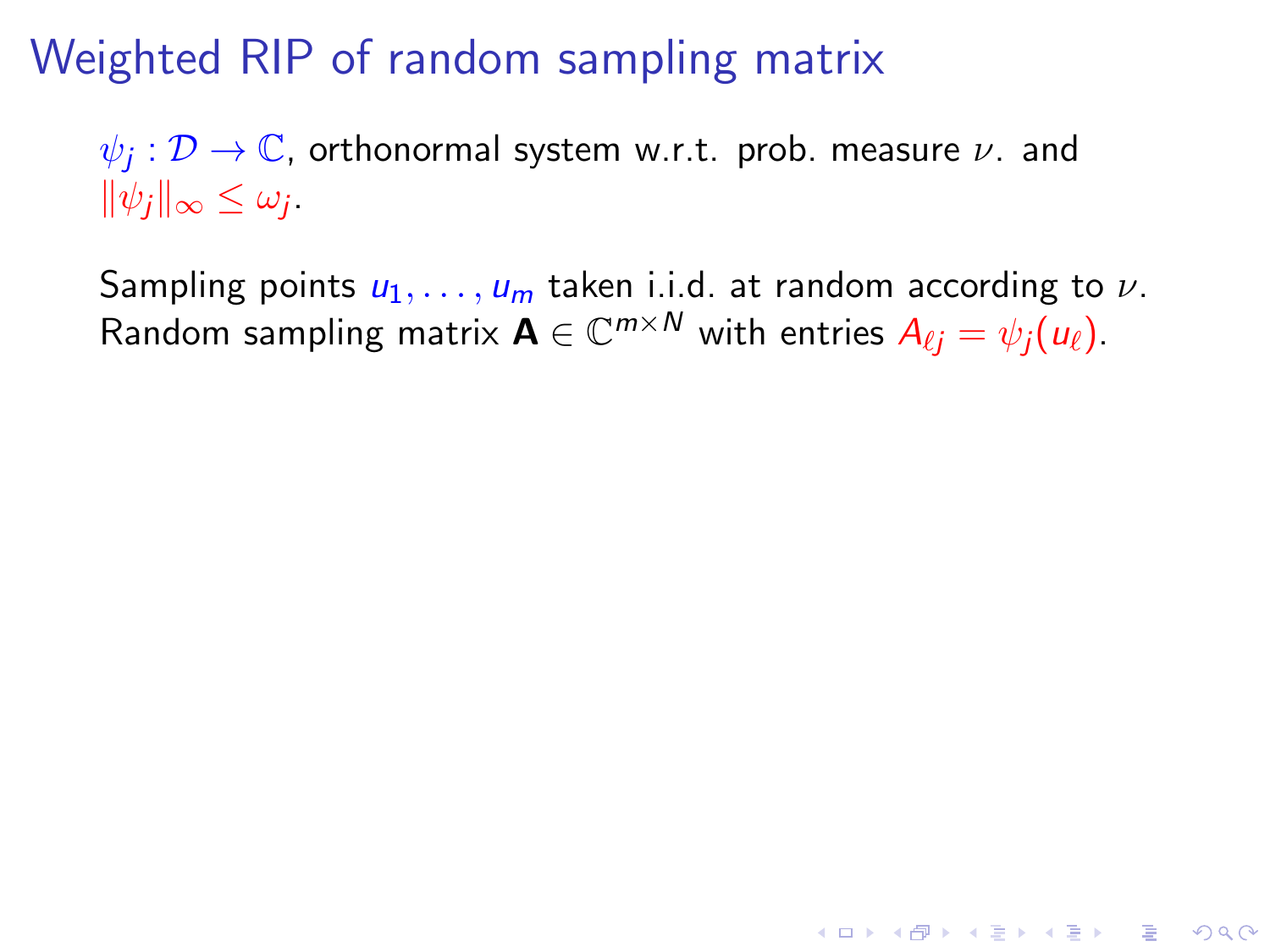# Weighted RIP of random sampling matrix

 $\psi_j: \mathcal{D} \rightarrow \mathbb{C}$ , orthonormal system w.r.t. prob. measure  $\nu$ . and  $\|\psi_j\|_{\infty} \leq \omega_j.$ 

Sampling points  $u_1, \ldots, u_m$  taken i.i.d. at random according to  $\nu$ . Random sampling matrix  $\mathbf{A} \in \mathbb{C}^{m \times N}$  with entries  $A_{\ell j} = \psi_j(u_\ell).$ Fix s, and choose N so that  $\omega_1, \omega_2, \ldots, \omega_N \le s/2$ .

Theorem (with H. Rauhut, '13) If

 $m \geq C \delta^{-2} s \log^3(s) \log(N)$ 

**AD A 4 4 4 5 A 5 A 5 A 4 D A 4 D A 4 P A 4 5 A 4 5 A 5 A 4 A 4 A 4 A** 

then the weighted restricted isometry constant of  $\frac{1}{\sqrt{2}}$  $\frac{1}{m}$ **A** satisfies  $\delta_{\omega,s} \leq \delta$  with high probability.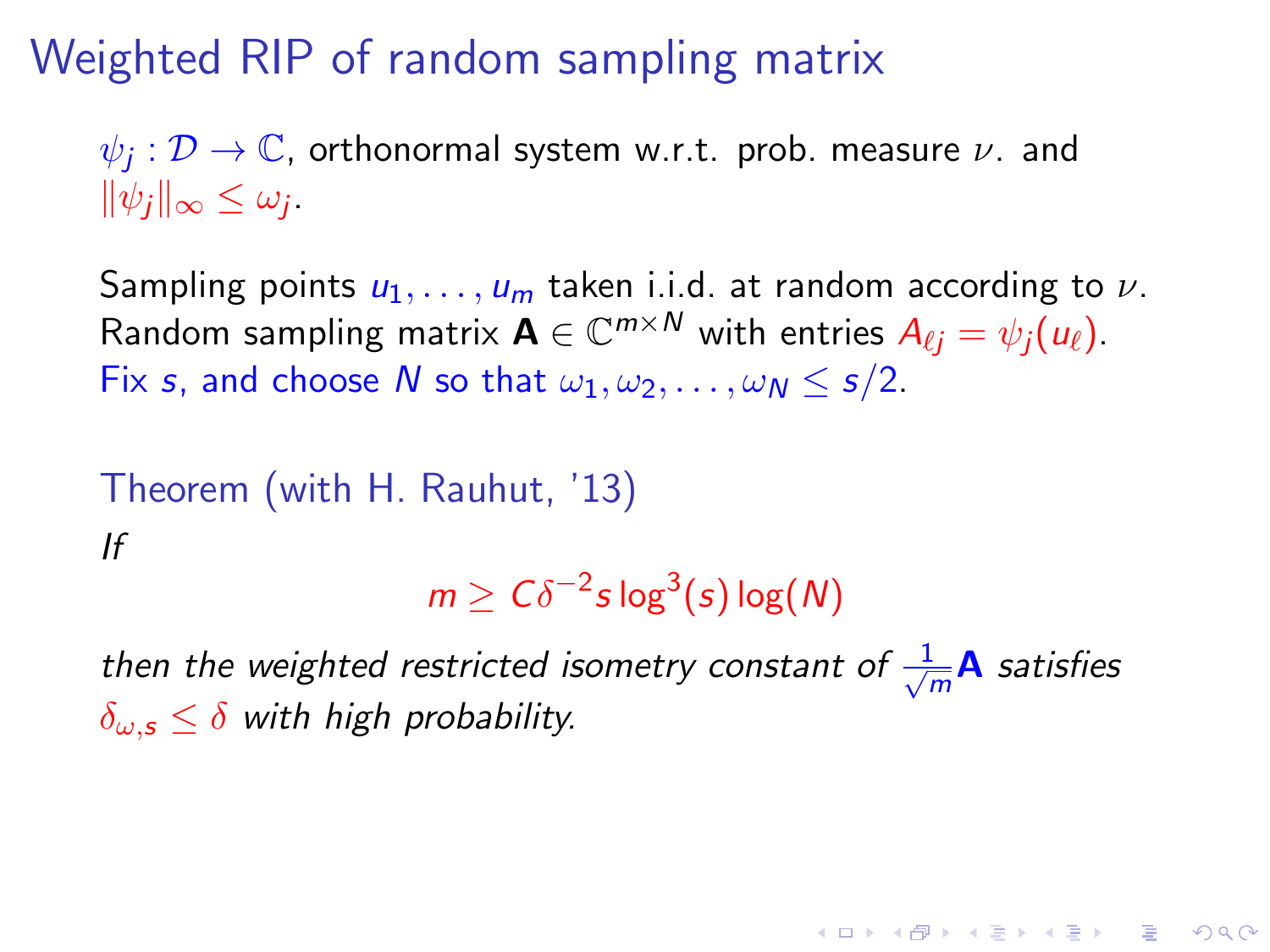# Weighted RIP of random sampling matrix

 $\psi_j: \mathcal{D} \rightarrow \mathbb{C}$ , orthonormal system w.r.t. prob. measure  $\nu$ . and  $\|\psi_j\|_{\infty} \leq \omega_j.$ 

Sampling points  $u_1, \ldots, u_m$  taken i.i.d. at random according to  $\nu$ . Random sampling matrix  $\mathbf{A} \in \mathbb{C}^{m \times N}$  with entries  $A_{\ell j} = \psi_j(u_\ell).$ Fix s, and choose N so that  $\omega_1, \omega_2, \ldots, \omega_N \le s/2$ .

Theorem (with H. Rauhut, '13) 
$$
If
$$
  $2x + 3y + 2y = 2$ 

 $m \geq C \delta^{-2} s \log^3(s) \log(N)$ 

then the weighted restricted isometry constant of  $\frac{1}{\sqrt{2}}$  $\frac{1}{m}$ **A** satisfies  $\delta_{\omega,s} \leq \delta$  with high probability.

Generalizes previous results (Candès, Tao, Rudelson, Vershynin) for uniformly bounded systems,  $\|\psi_i\|_{\infty} \leq K$  for all j.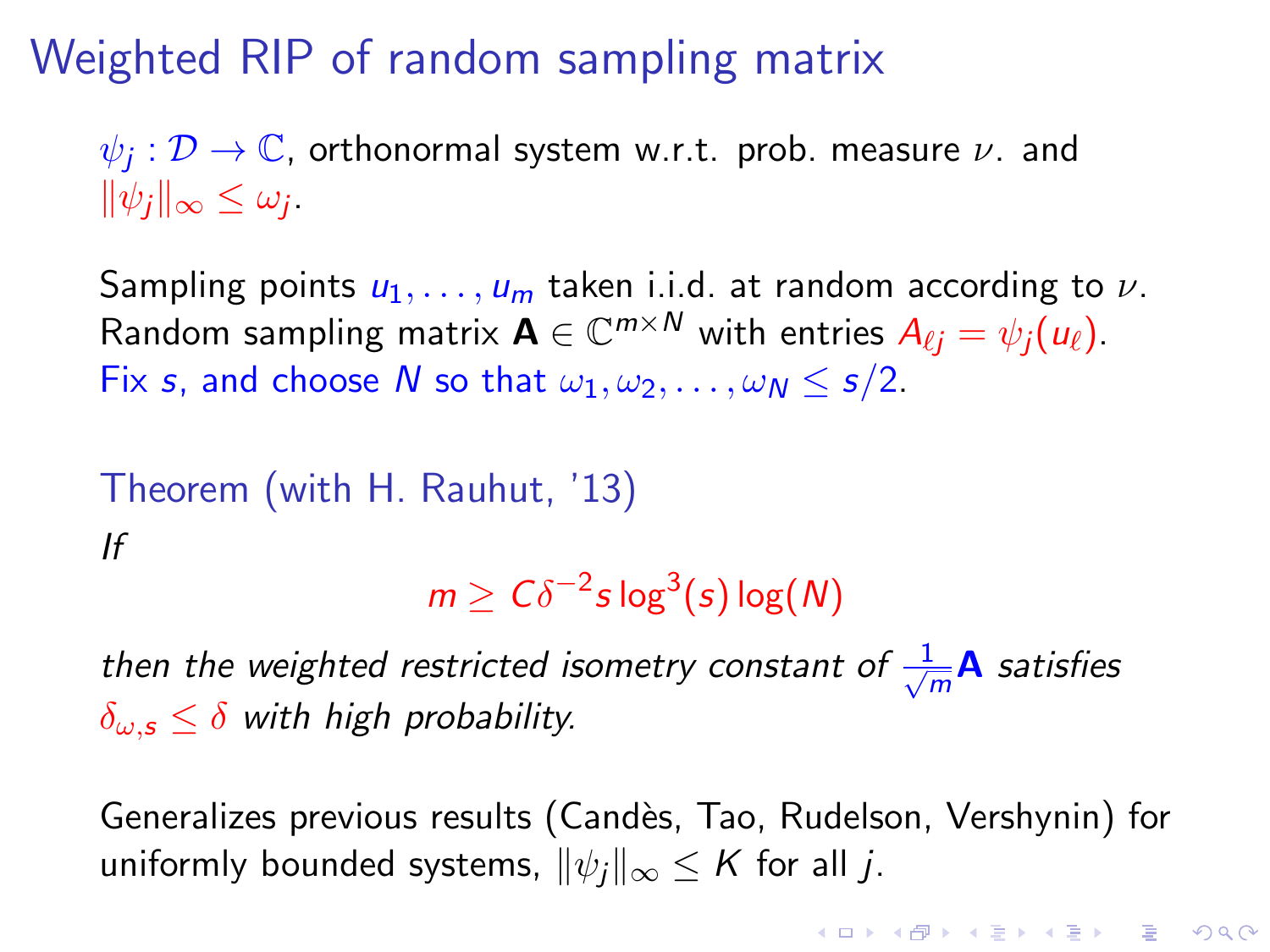Recovery via weighted  $\ell_1$ -minimization

Theorem (with H. Rauhut) Let  $\mathbf{A} \in \mathbb{C}^{m \times N}$  have the WRIP with weights  $(\omega)$  and  $\delta_{\omega,3s} < 1/3$ . For  $\mathbf{x} \in \mathbb{C}^N$  and  $\mathbf{y} = \mathbf{A}\mathbf{x} + \mathbf{e}$  with  $\|\mathbf{e}\|_2 \leq \eta$  let  $\mathbf{x}^\sharp$  be a minimizer of

$$
\min \|z\|_{\omega,1} \quad \text{ subject to } \|\mathbf{Az} - \mathbf{y}\|_2 \leq \eta.
$$

Then

$$
\|\mathbf{x} - \mathbf{x}^{\sharp}\|_{\omega,1} \leq C_1 \sigma_s(\mathbf{x})_{\omega,1} + D_1 \sqrt{s} \eta
$$

Generalizes unweighted  $\ell_1$  minimization results (Candès, Romberg, Tao '06, Donoho '06).

**KORKAR KERKER EL VOLO**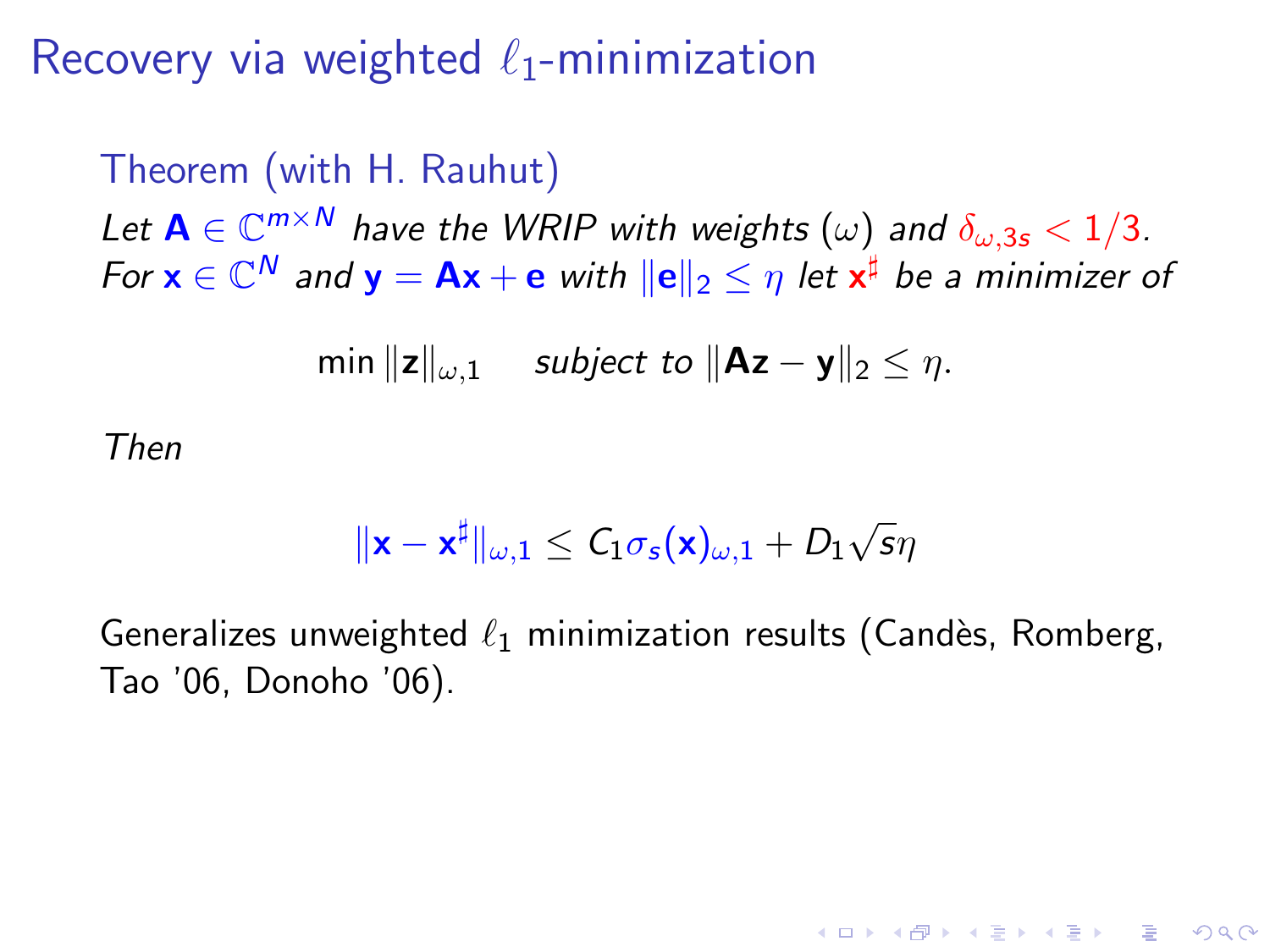Recovery via weighted  $\ell_1$ -minimization

Theorem (with H. Rauhut) Let  $\mathbf{A} \in \mathbb{C}^{m \times N}$  have the WRIP with weights  $(\omega)$  and  $\delta_{\omega,3s} < 1/3$ . For  $\mathbf{x} \in \mathbb{C}^N$  and  $\mathbf{y} = \mathbf{A}\mathbf{x} + \mathbf{e}$  with  $\|\mathbf{e}\|_2 \leq \eta$  let  $\mathbf{x}^\sharp$  be a minimizer of

$$
\min ||z||_{\omega,1} \quad \text{ subject to } ||Az - y||_2 \leq \eta.
$$

Then

$$
\|\mathbf{x}-\mathbf{x}^{\sharp}\|_{\omega,1}\leq C_1\sigma_s(\mathbf{x})_{\omega,1}+D_1\sqrt{s}\eta
$$

Generalizes unweighted  $\ell_1$  minimization results (Candès, Romberg, Tao '06, Donoho '06).

Should be of independent interest in structured sparse recovery problems / sparse recovery problems with nonuniform priors on support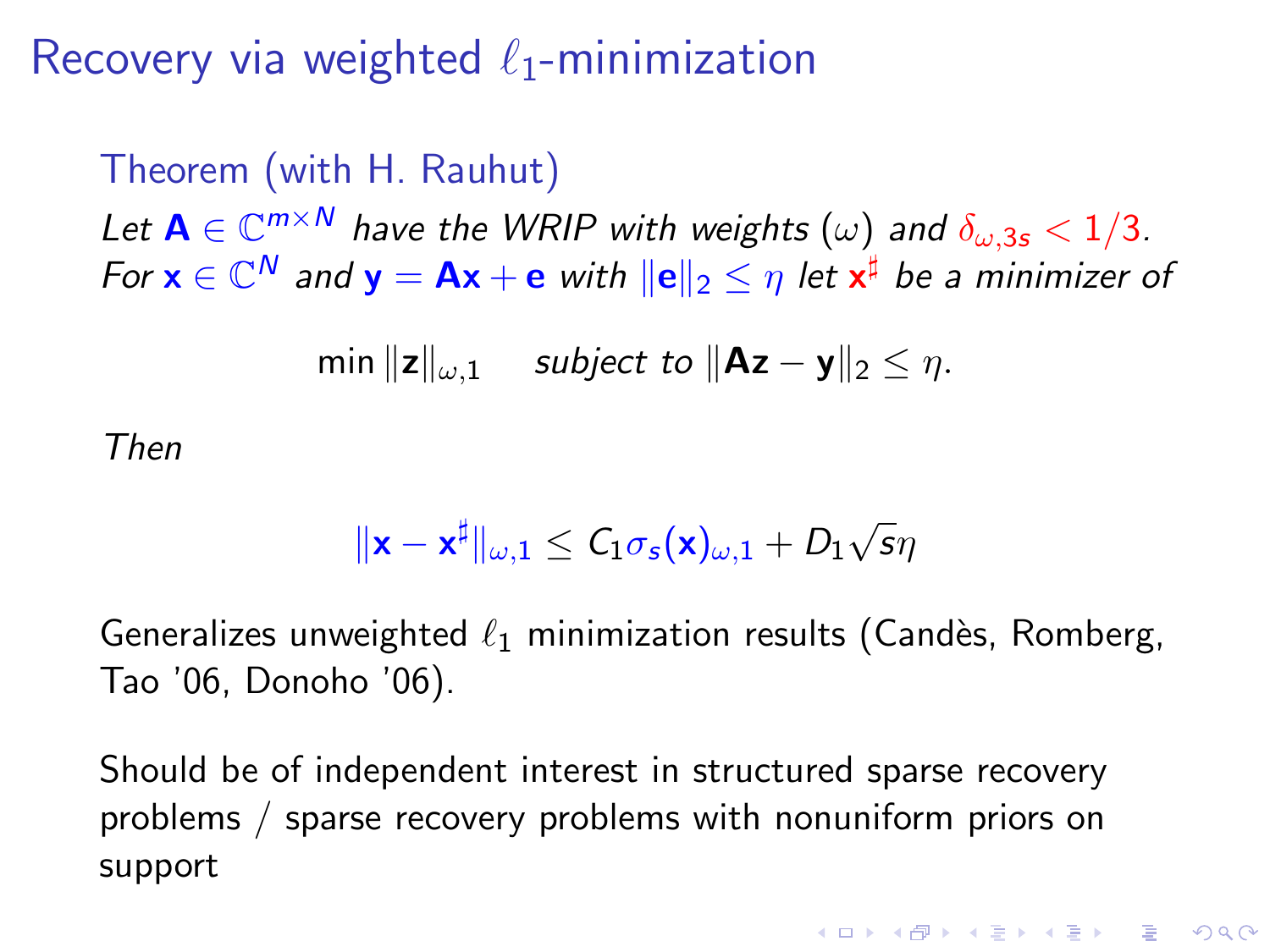### Prior work on weighted  $\ell_1$  minimization

Weighted 
$$
\ell_1
$$
 norm:  $||\mathbf{x}||_{\omega,1} = \sum_{j \in \Gamma} \omega_j |x_j|$ 

Many previous works on the analysis of weighted  $\ell_1$  minimization! Focused on the finite-dimensional setting, and with analysis based on unweighted sparsity

- ▶ von Borries, Miosso, and Potes 2007
- $\blacktriangleright$  Vaswani and Lu 2009, Jacques 2010, Xu 2010
- ▶ Khajehnejad, Xu, Avestimehr, and Hassibi (2009 & 2010)
- ▶ Friedlander, Mansour, Saab, and Yilmaz 2012, Misra and Parrilo 2013
- $\triangleright$  Peng, Hampton, Doostan 2013 sparse polynomial chaos approximation of high-dimensional stochastic functions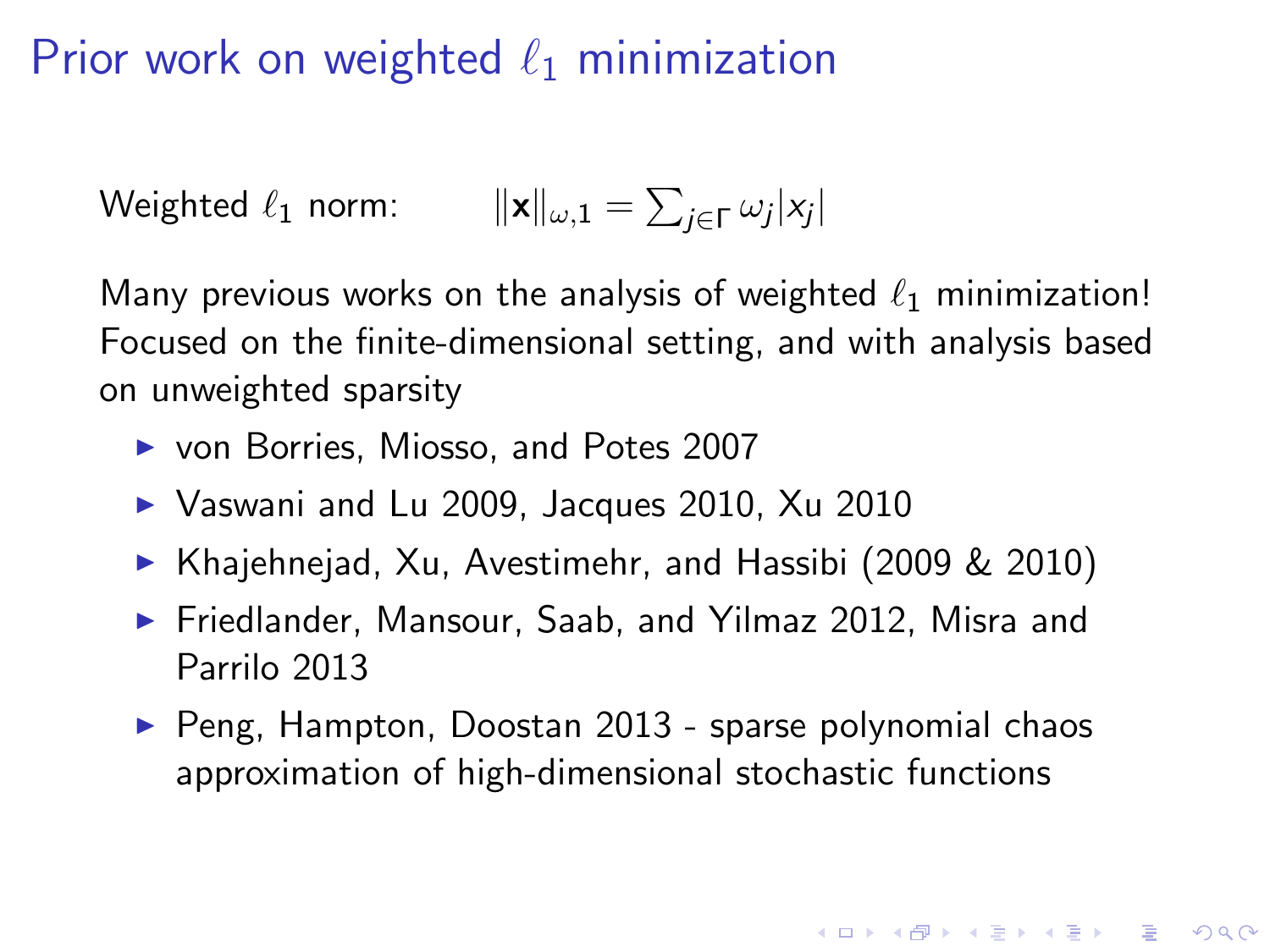### Back to function interpolation

Suppose that  $|\Gamma| = N < \infty$ .

Given samples  $y_1 = f(u_1), \ldots, y_m = f(u_m)$  of

$$
f(u) = \sum_{j \in \Gamma} x_j \psi_j(u)
$$

reconstruction amounts to solving  $\mathbf{y}=\mathbf{A}\mathbf{x}$  where  $\mathbf{A}\in \mathbb{C}^{m\times N}$  is the sampling matrix  $A_{\ell,i} = \psi_i(u_\ell)$ 

**K ロ ▶ K @ ▶ K 할 X X 할 X → 할 X → 9 Q Q ^**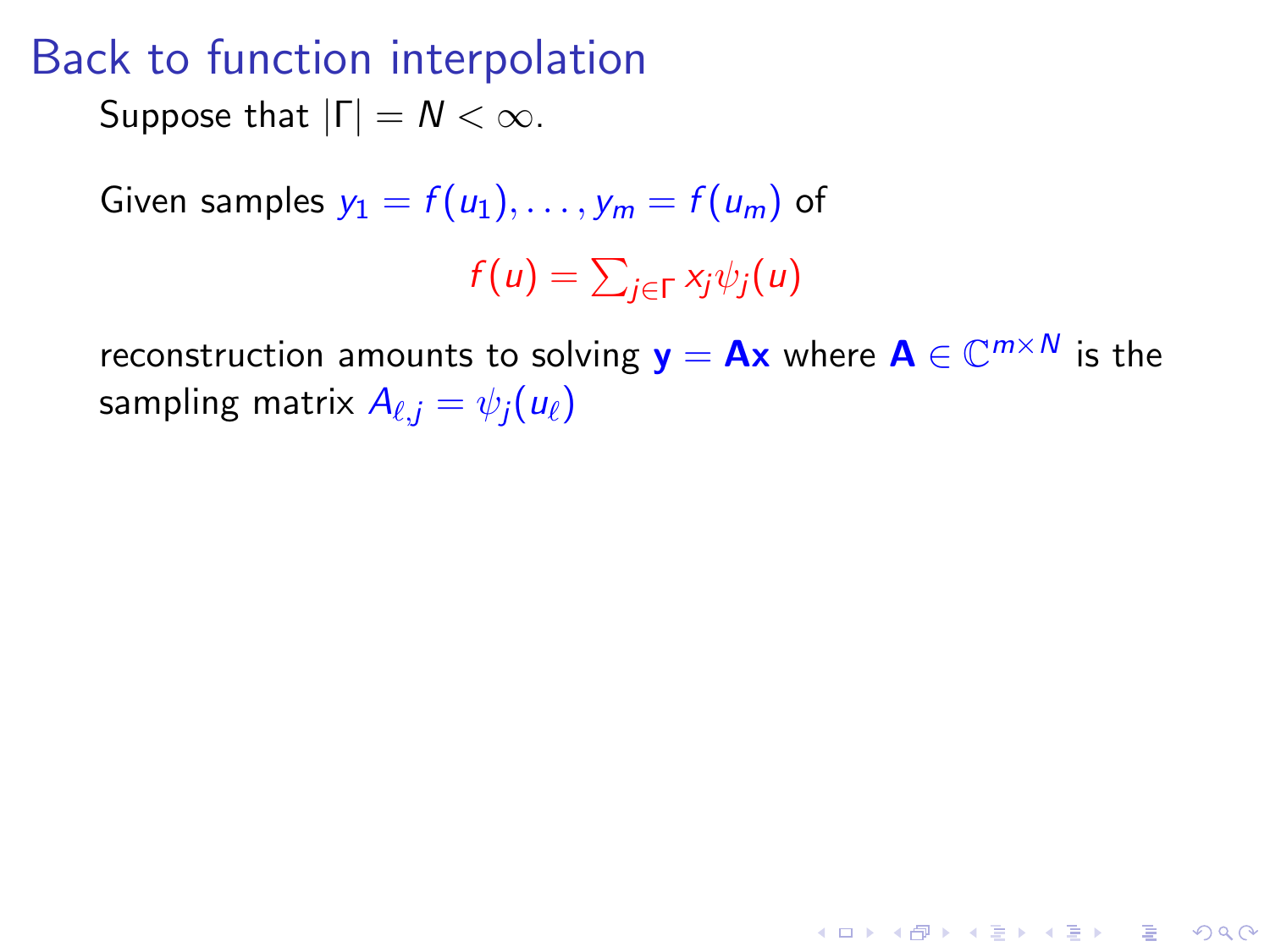### Back to function interpolation

Suppose that  $|\Gamma| = N < \infty$ .

Given samples  $y_1 = f(u_1), \ldots, y_m = f(u_m)$  of

$$
f(u) = \sum_{j \in \Gamma} x_j \psi_j(u)
$$

reconstruction amounts to solving  $\mathbf{y}=\mathbf{A}\mathbf{x}$  where  $\mathbf{A}\in \mathbb{C}^{m\times N}$  is the sampling matrix  $A_{\ell,i} = \psi_i(u_\ell)$ 

- **P** Previous analysis suggests: use weighted  $\ell_1$ -minimization with weights  $\omega_j \geq \|\psi_j\|_{L^\infty}$  or  $\omega_j \geq \|\psi_j'\|_{L^\infty}$  to recover weighted-sparse or weighted-compressible x when  $m < N$ .
- **In Choose**  $u_1, \ldots, u_m$  **i.i.d.** at random according to  $\nu_w$  in order to analyze WRIP of sampling matrix.
- ► x will not be exactly sparse. Measure residual error  $f f^{\#}$  in which norm? Recall  $\|g\|_{L^\infty} + \|g'\|_{L^\infty} \leq \|g\|_{\omega,1}$  if  $\omega_j \geq \|\psi'_j\|_{L^\infty}$ KID KA KERKER E VOOR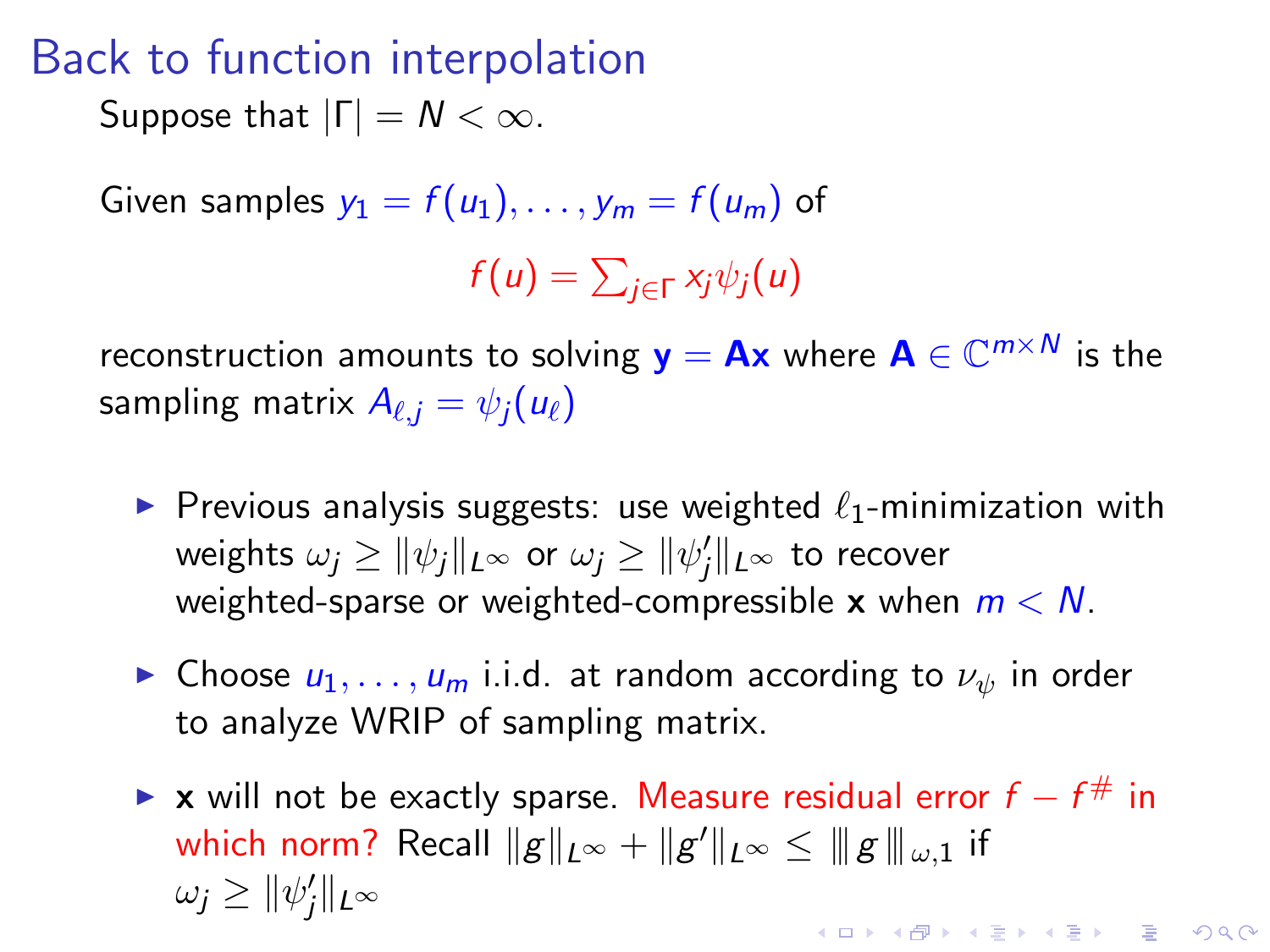Suppose  $f(u)=\sum_{j\in\Gamma}\mathsf{x}_{j}\psi_{j}(u),\quad \, |\Gamma|=N<\infty$ 

Set weights  $\omega_i > ||\psi_i||_{\infty}$ 

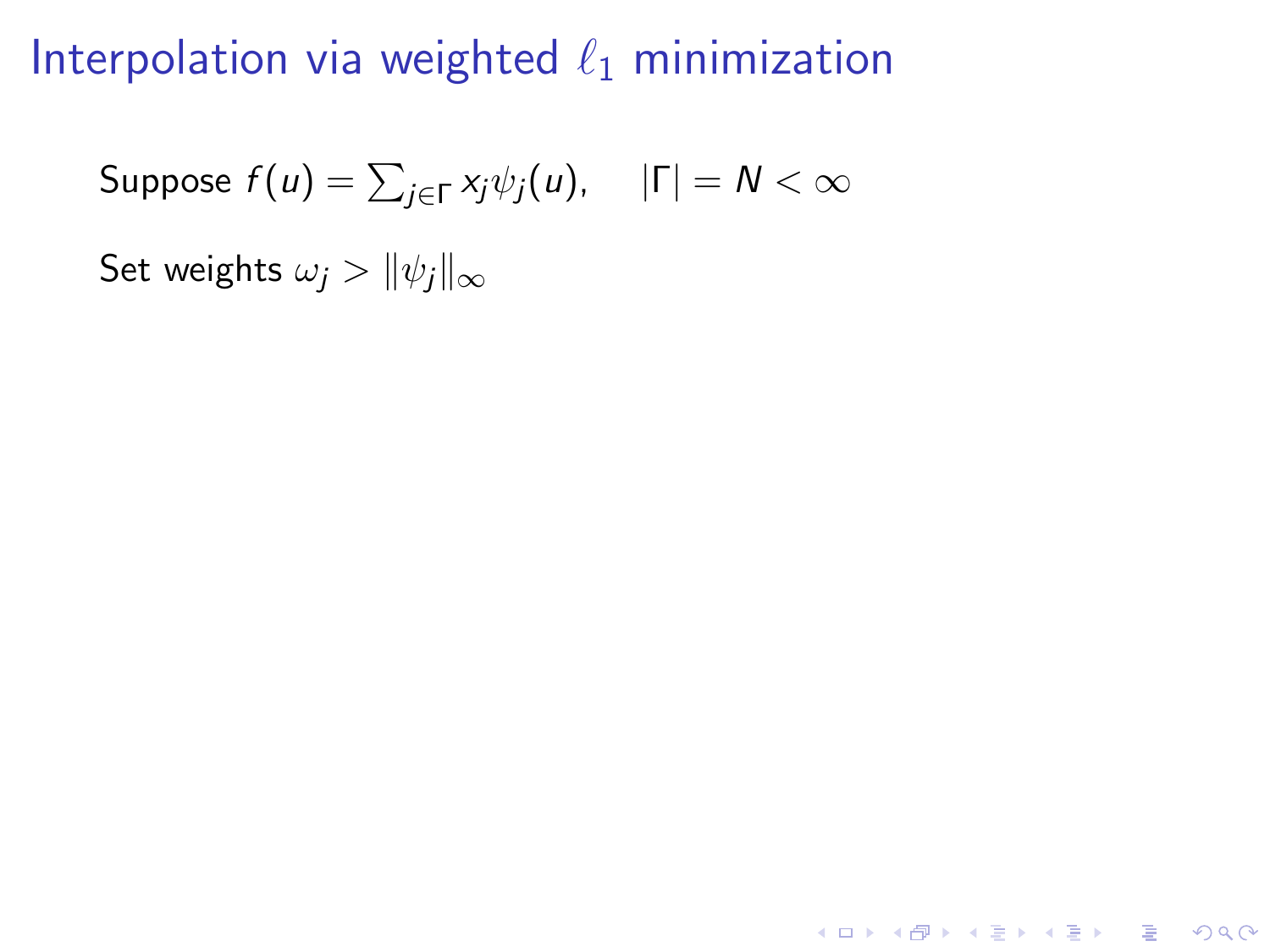Suppose  $f(u)=\sum_{j\in\Gamma}\mathsf{x}_{j}\psi_{j}(u),\quad \, |\Gamma|=N<\infty$ 

Set weights  $\omega_i > ||\psi_i||_{\infty}$ 

Theorem

From  $m \asymp s \log^3(s) \log(N)$  samples  $y_1 = f(u_1), \ldots, y_m = f(u_m)$ where  $u_j \sim \nu_\psi$ , if  $\mathsf{x}^\sharp$  is the solution to

 $\min_{z \in \mathbb{C}^{\Gamma}} \|z\|_{\omega,1}$  subject to **Az** = **y** 

**KORKAR KERKER E VOOR** 

and  $f^{\sharp}(u) = \sum_{j \in \Gamma} x_j^{\sharp} \psi_j(u)$ ,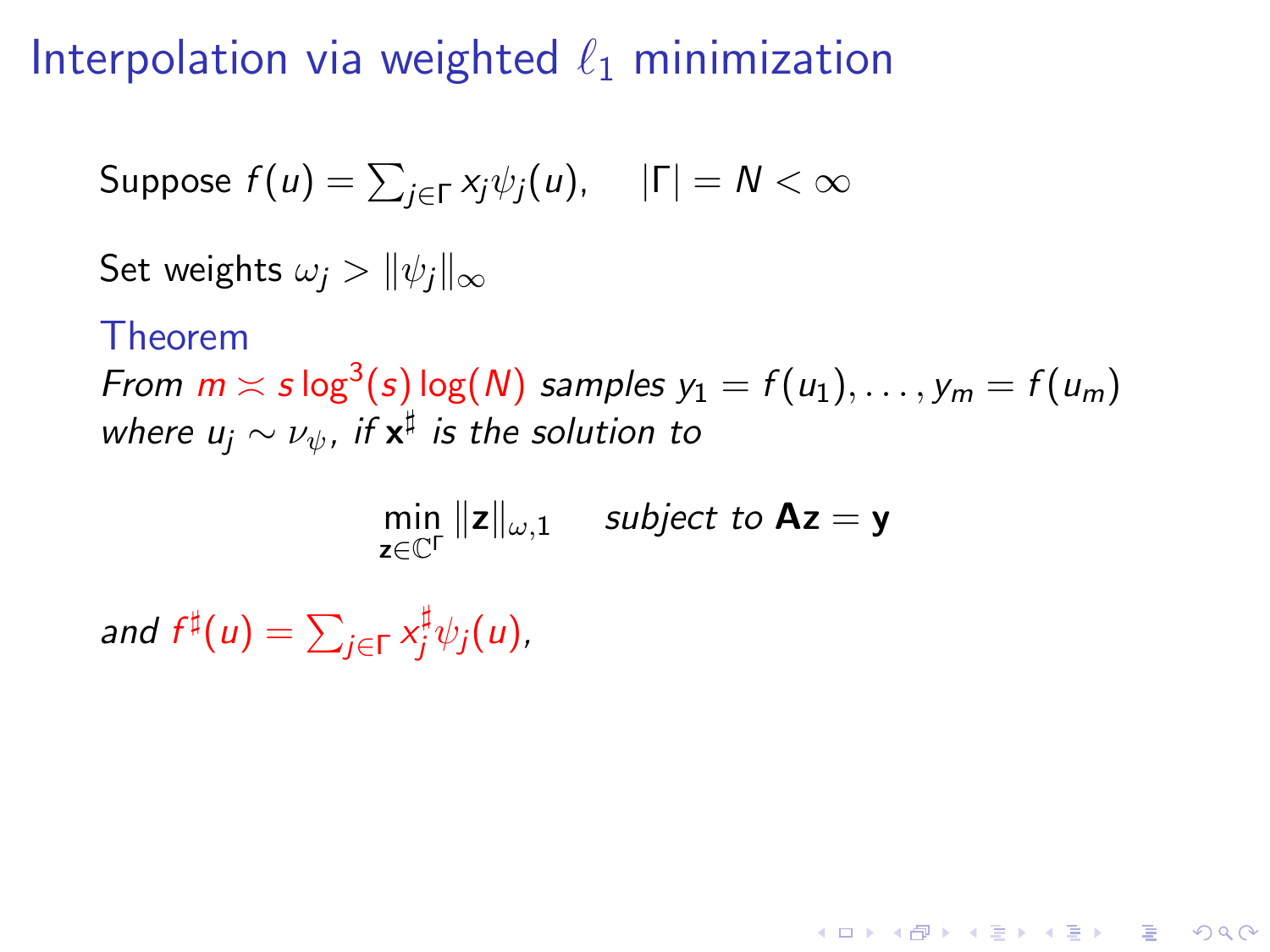Suppose  $f(u)=\sum_{j\in\Gamma}\mathsf{x}_{j}\psi_{j}(u),\quad \, |\Gamma|=N<\infty$ 

Set weights  $\omega_i > ||\psi_i||_{\infty}$ 

Theorem

From  $m \asymp s \log^3(s) \log(N)$  samples  $y_1 = f(u_1), \ldots, y_m = f(u_m)$ where  $u_j \sim \nu_\psi$ , if  $\mathsf{x}^\sharp$  is the solution to

$$
\min_{\mathbf{z}\in\mathbb{C}^{\Gamma}}\|\mathbf{z}\|_{\omega,1} \quad \text{ subject to } \mathbf{A}\mathbf{z} = \mathbf{y}
$$

and  $f^{\sharp}(u)=\sum_{j\in\Gamma}x_{j}^{\sharp}\psi_{j}(u)$ , then with high probability,

 $|| f - f^{\sharp} ||_{\infty} \leq ||f - f^{\sharp} ||_{\omega, 1} \leq C_1 \sigma(f)_{\omega, 1}$ 

**KORKAR KERKER E VOOR**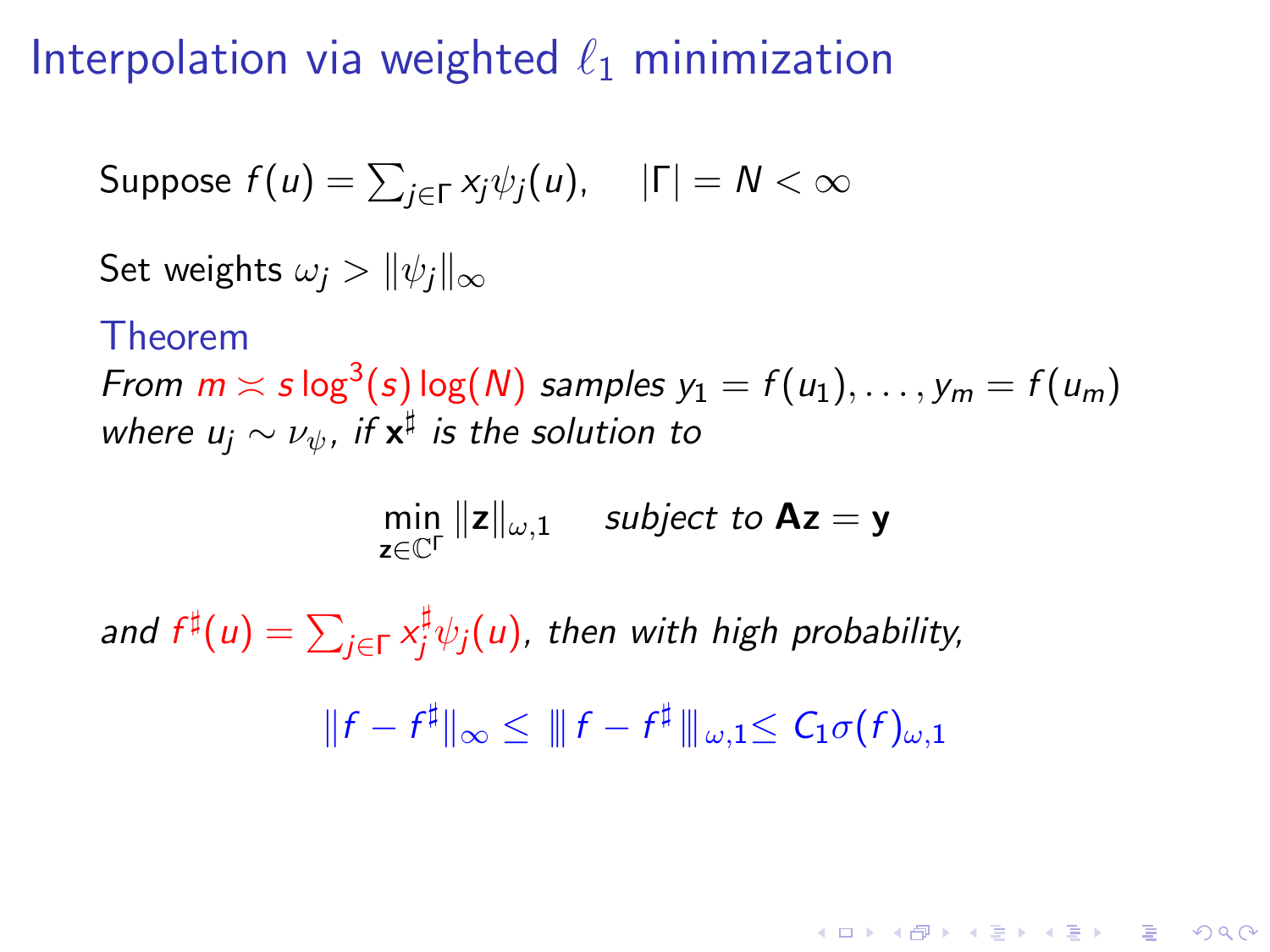Suppose  $f(u)=\sum_{j\in\Gamma}\mathsf{x}_{j}\psi_{j}(u),\quad \, |\Gamma|=N<\infty$ 

Set weights  $\omega_i > ||\psi_i||_{\infty}$ 

Theorem

From  $m \asymp s \log^3(s) \log(N)$  samples  $y_1 = f(u_1), \ldots, y_m = f(u_m)$ where  $u_j \sim \nu_\psi$ , if  $\mathsf{x}^\sharp$  is the solution to

$$
\min_{\mathbf{z}\in\mathbb{C}^{\Gamma}}\|\mathbf{z}\|_{\omega,1} \quad \text{ subject to } \mathbf{A}\mathbf{z} = \mathbf{y}
$$

and  $f^{\sharp}(u)=\sum_{j\in\Gamma}x_{j}^{\sharp}\psi_{j}(u)$ , then with high probability,

 $|| f - f^{\sharp} ||_{\infty} \leq ||f - f^{\sharp} ||_{\omega, 1} \leq C_1 \sigma(f)_{\omega, 1}$ 

**KORKAR KERKER E VOOR** 

More realistic:  $|\Gamma| = \infty$ . How to pass to a finite dimensional approximation in a principled way?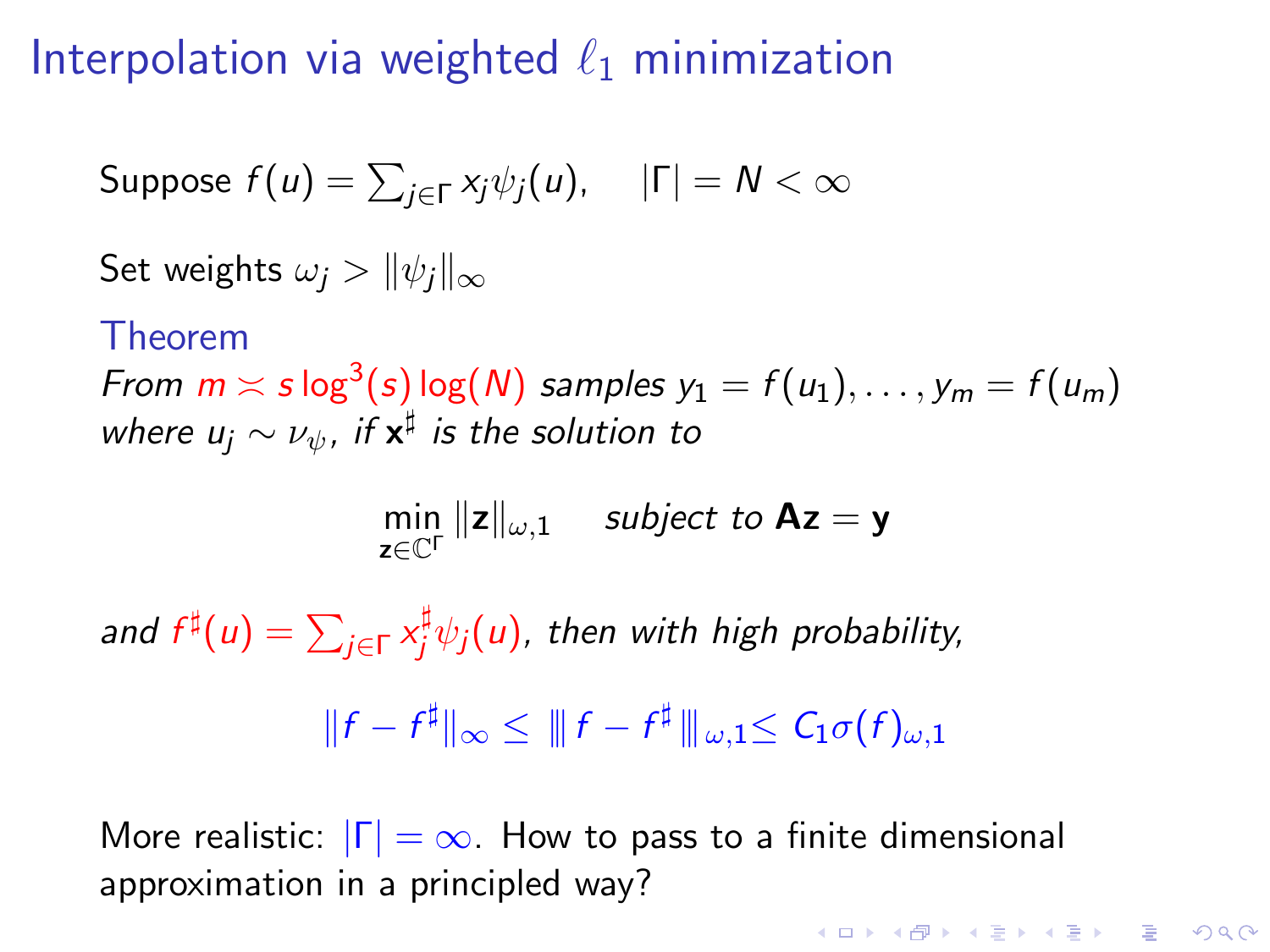### Weighted function spaces

$$
\mathcal{A}_{\omega,p} = \{f : f(u) = \sum_{j \in \Gamma} x_j \psi_j(u), \|\|f\|_{\omega,p} := \|\mathbf{x}\|_{\omega,p} < \infty\}
$$

Interesting range:  $0 \le p \le 1$ 

$$
\mathcal{A}_{\omega,p}\subset \mathcal{A}_{\omega,q} \text{ if } p< q
$$

Solving  $m \asymp s\log^3(s)$  log(N) for  $s$ , a Stechkin-type error bound yields

$$
||f - f^{\sharp}||_{L^{\infty}} \leq ||f - f^{\sharp}||_{\omega,1} \leq C_1 \left(\frac{\log(N)^4}{m}\right)^{1/p-1} ||f||_{\omega,p}
$$

K ロ ▶ K @ ▶ K 할 > K 할 > 1 할 > 1 이익어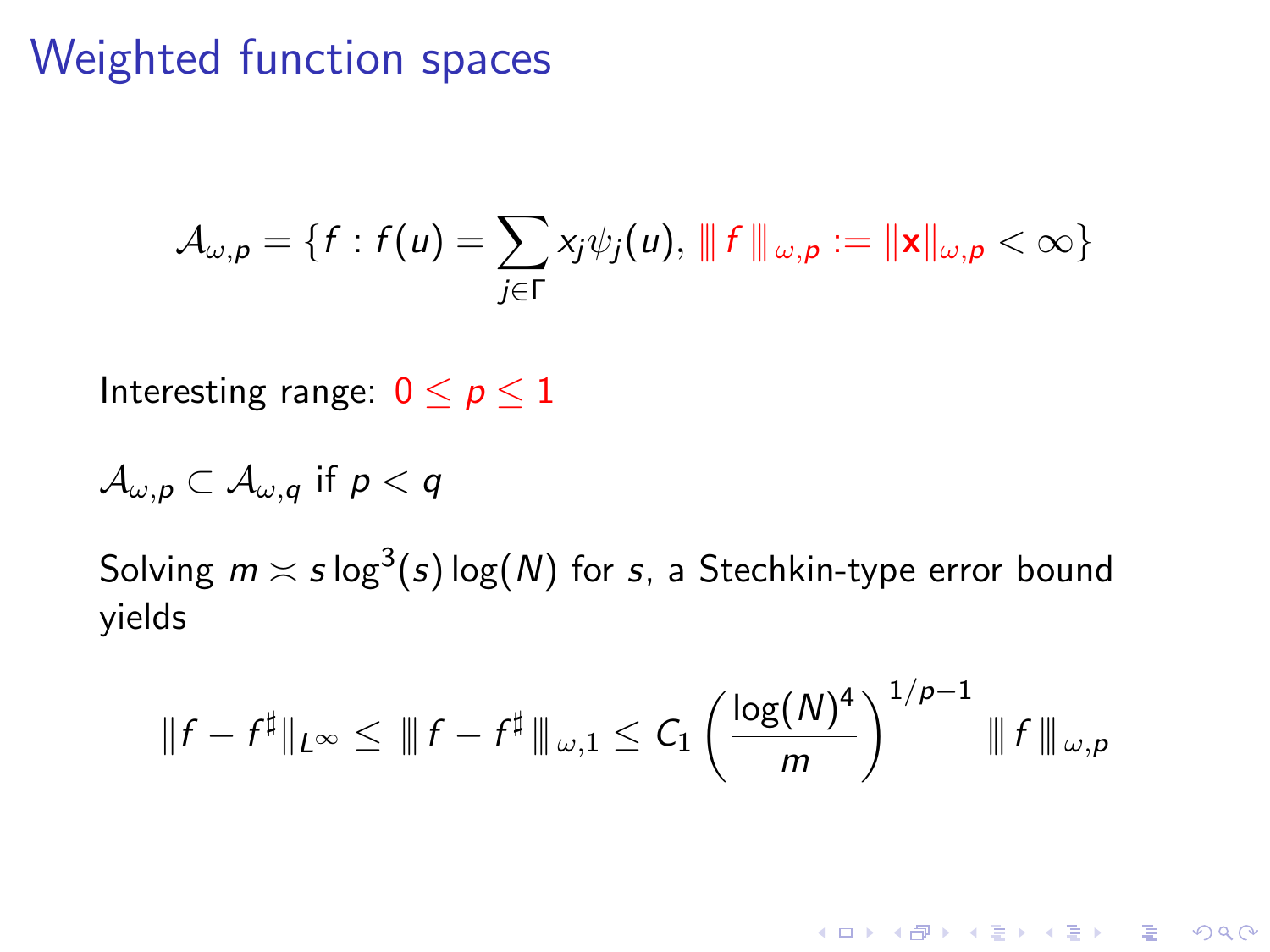Suppose  $|\Gamma| = \infty$ ,  $\lim_{|j| \to \infty} \omega_j = \infty$  and  $\omega_j > ||\psi_j||_{\infty}$ .

**K ロ ▶ K @ ▶ K 할 X X 할 X 및 할 X X Q Q O \***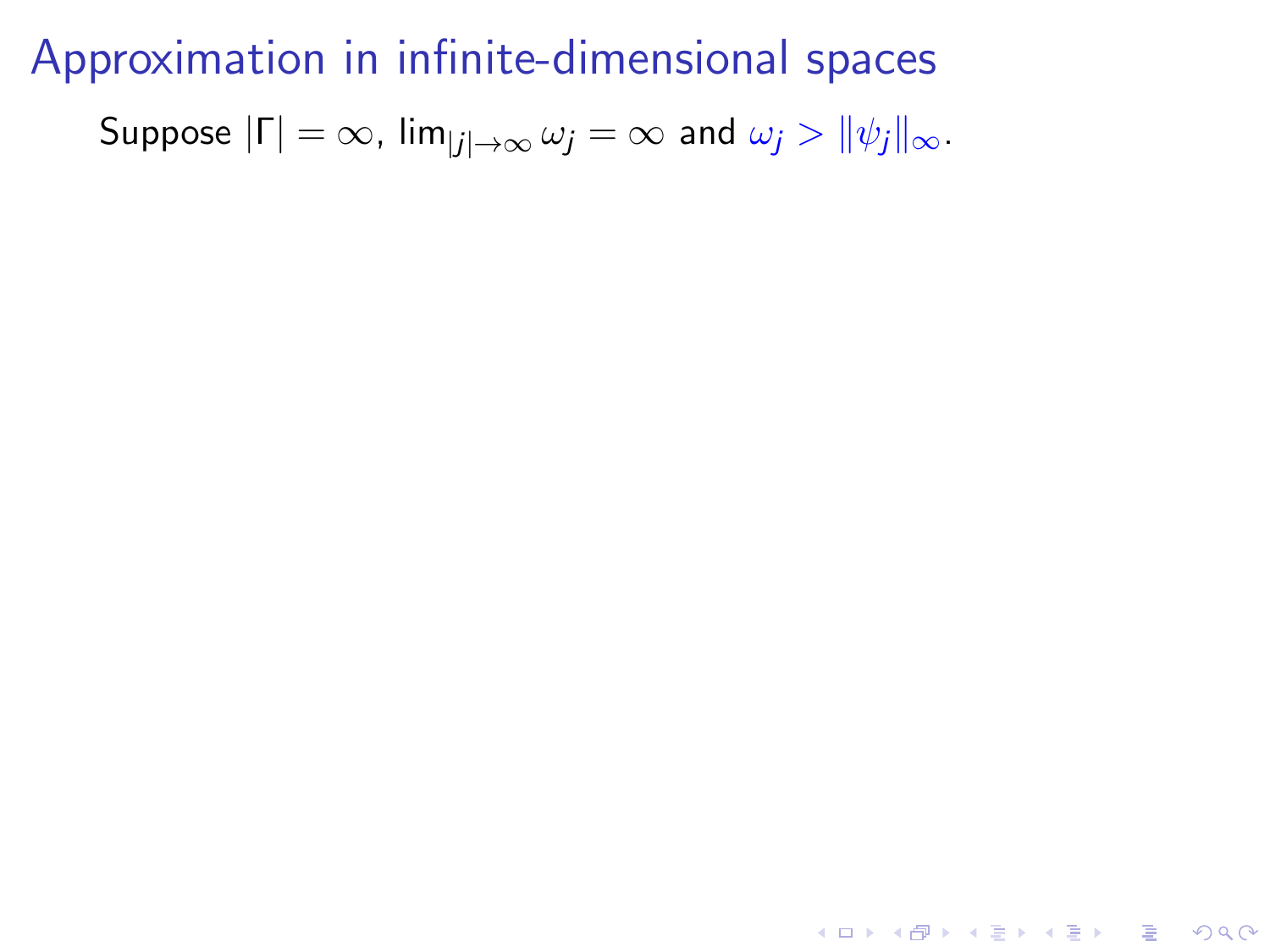Suppose  $|\Gamma| = \infty$ ,  $\lim_{|i| \to \infty} \omega_i = \infty$  and  $\omega_i > ||\psi_i||_{\infty}$ .

Theorem

Suppose  $f \in A_{\omega,p}$  for some  $0 < p < 1$ . Fix s, and set  $\Gamma_s = \{j \in \Gamma : \omega_j^2 \le s/2\}.$ 

**KORKAR KERKER E VOOR**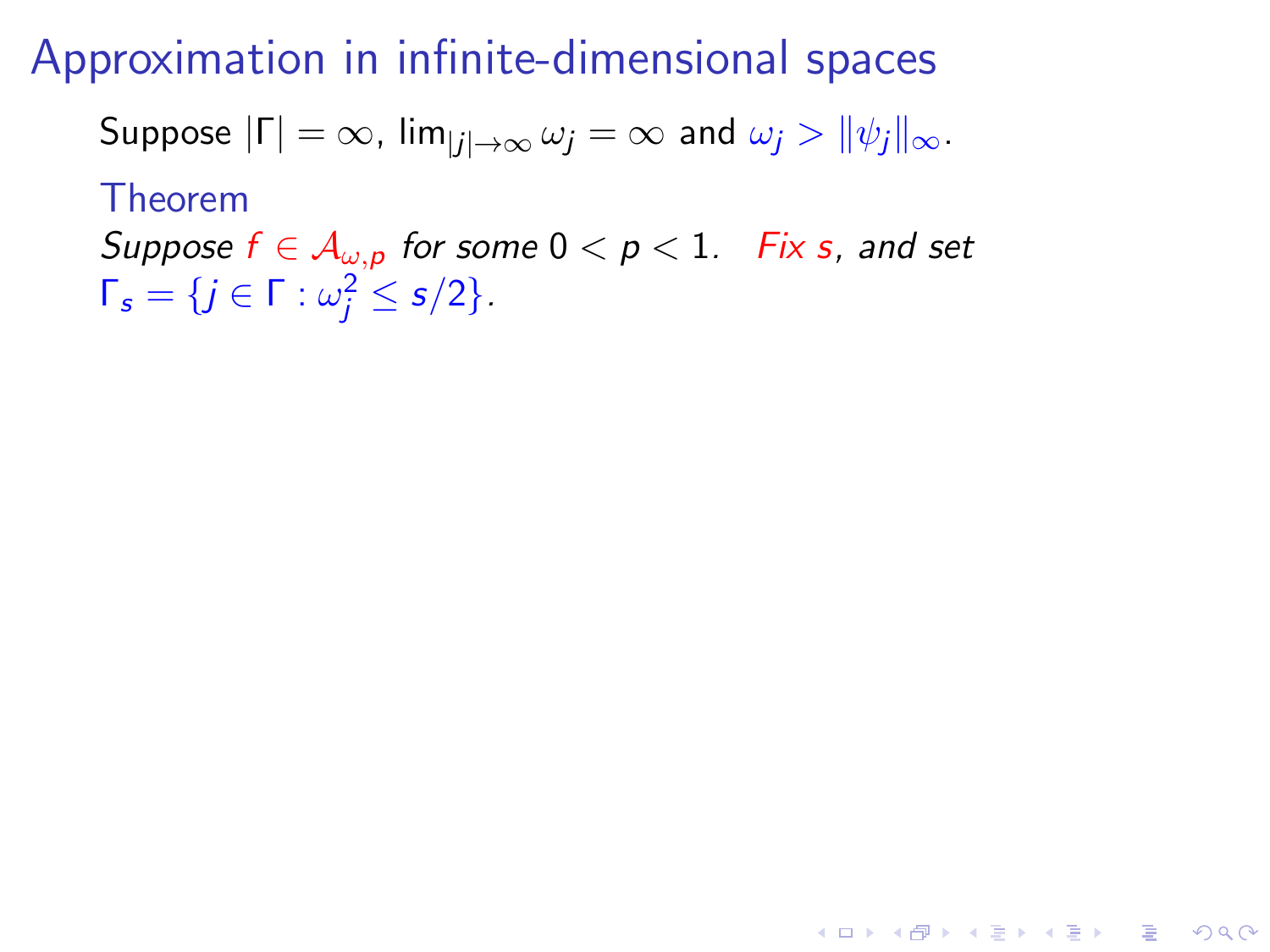Suppose  $|\Gamma| = \infty$ ,  $\lim_{|i| \to \infty} \omega_i = \infty$  and  $\omega_i > ||\psi_i||_{\infty}$ .

Theorem

Suppose  $f \in A_{\omega, p}$  for some  $0 < p < 1$ . Fix s, and set  $\Gamma_s = \{j \in \Gamma : \omega_j^2 \le s/2\}.$ 

Draw  $m \geq C$ s log $^3(s)$  log $(|\Gamma_s|)$  samples  $y_1 = f(u_1), \ldots, y_m = f(u_m)$ according to  $\nu_\psi$ , and let  $\mathsf{x}^\sharp$  be the solution to

 $\min_{\mathbf{z}\in\mathbb{C}^{\Gamma_{\mathbf{s}}}}\|\mathbf{z}\|_{\omega,1}$  subject to  $\|\mathbf{Ax}-\mathbf{y}\|_2\leq\sqrt{m/s}\,\| \,f-f_{\Gamma_{\mathbf{s}}}\,\|_{\,\omega,1}$ 

**KORKAR KERKER E VOOR** 

Put  $f^{\sharp} = \sum_{j \in \Gamma_s} x_j^{\sharp} \psi_j$ .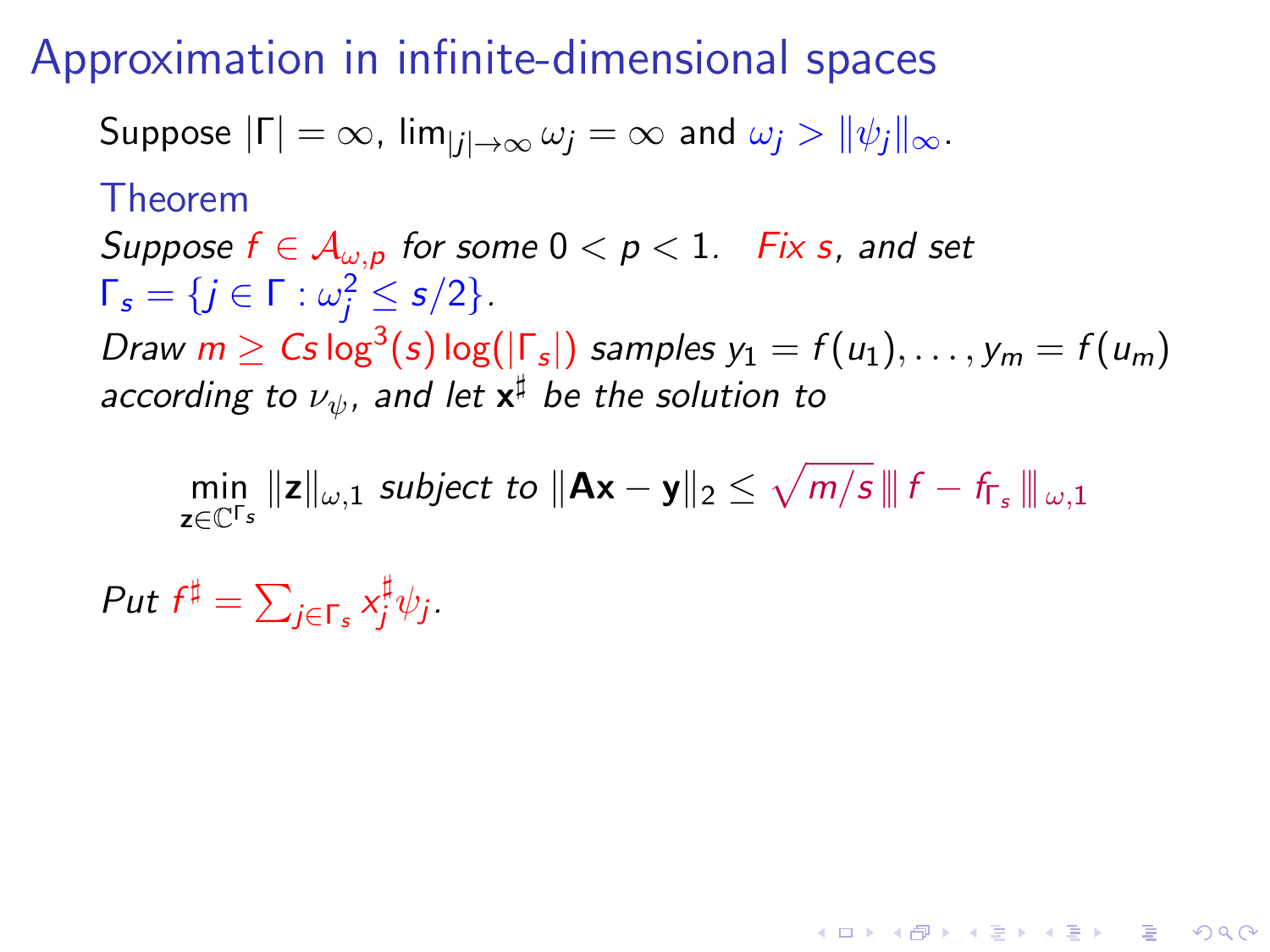Suppose 
$$
|\Gamma| = \infty
$$
,  $\lim_{|j| \to \infty} \omega_j = \infty$  and  $\omega_j > ||\psi_j||_{\infty}$ .

Theorem

Suppose  $f \in A_{\omega, p}$  for some  $0 < p < 1$ . Fix s, and set  $\Gamma_s = \{j \in \Gamma : \omega_j^2 \le s/2\}.$ 

Draw  $m \geq C$ s log $^3(s)$  log $(|\Gamma_s|)$  samples  $y_1 = f(u_1), \ldots, y_m = f(u_m)$ according to  $\nu_\psi$ , and let  $\mathsf{x}^\sharp$  be the solution to

 $\min_{\mathbf{z}\in\mathbb{C}^{\Gamma_{\mathbf{s}}}}\|\mathbf{z}\|_{\omega,1}$  subject to  $\|\mathbf{Ax}-\mathbf{y}\|_2\leq\sqrt{m/s}\,\| \,f-f_{\Gamma_{\mathbf{s}}}\,\|_{\,\omega,1}$ 

Put  $f^{\sharp} = \sum_{j \in \Gamma_s} x_j^{\sharp} \psi_j$ . Then with high probability,

$$
||f - f^{\sharp}||_{L^{\infty}} \le ||f - f^{\sharp}||_{\omega, 1} \le C_1 \left(\frac{\log^4(N)}{m}\right)^{1/p-1} ||f||_{\omega, p}
$$

**KORKAR KERKER EL VOLO**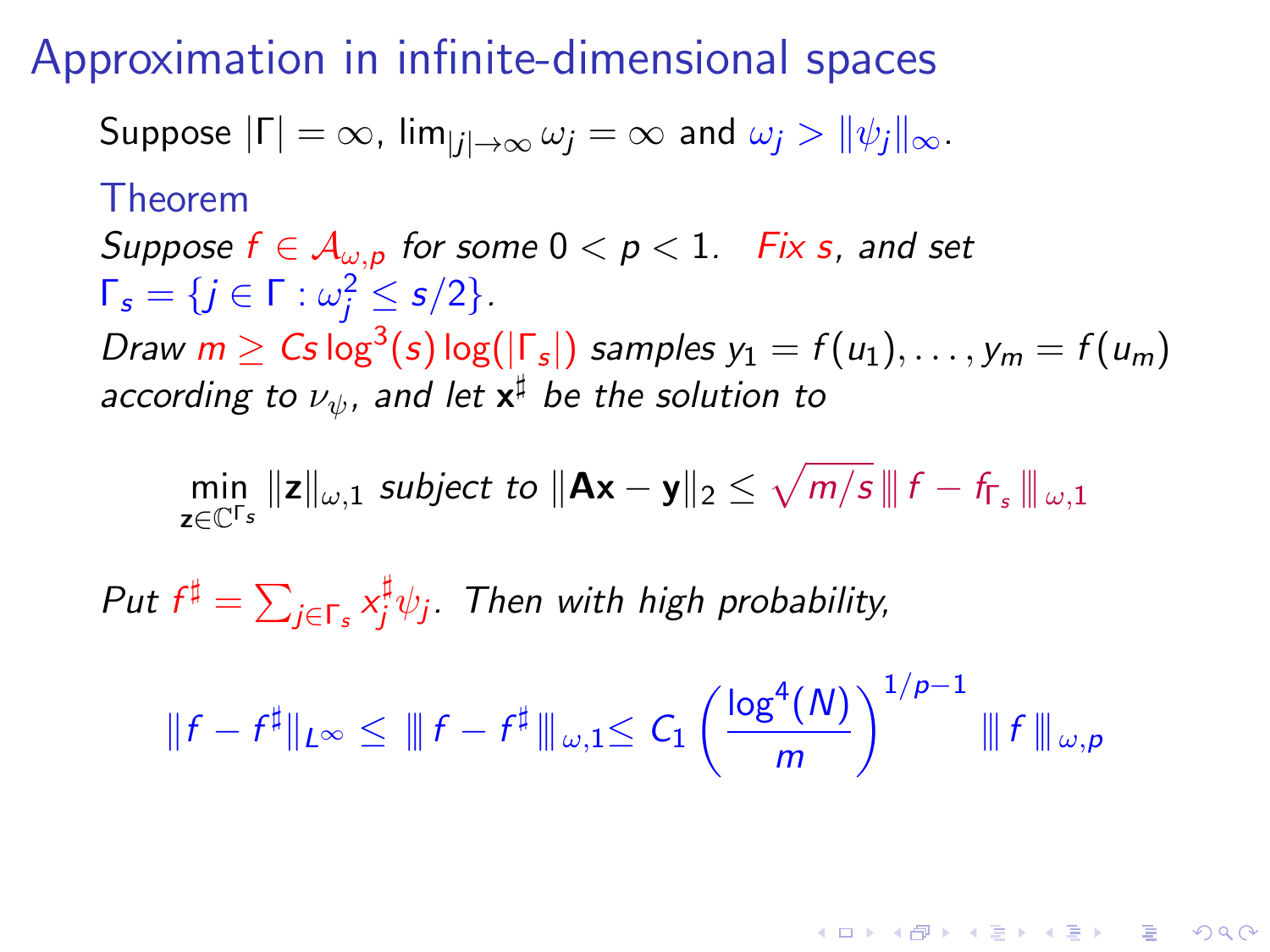Suppose 
$$
|\Gamma| = \infty
$$
,  $\lim_{|j| \to \infty} \omega_j = \infty$  and  $\omega_j > ||\psi_j||_{\infty}$ .

Theorem

Suppose  $f \in A_{\omega, p}$  for some  $0 < p < 1$ . Fix s, and set  $\Gamma_s = \{j \in \Gamma : \omega_j^2 \le s/2\}.$ 

Draw  $m \geq C$ s log $^3(s)$  log $(|\Gamma_s|)$  samples  $y_1 = f(u_1), \ldots, y_m = f(u_m)$ according to  $\nu_\psi$ , and let  $\mathsf{x}^\sharp$  be the solution to

 $\min_{\mathbf{z}\in\mathbb{C}^{\Gamma_{\mathbf{s}}}}\|\mathbf{z}\|_{\omega,1}$  subject to  $\|\mathbf{Ax}-\mathbf{y}\|_2\leq\sqrt{m/s}\,\| \,f-f_{\Gamma_{\mathbf{s}}}\,\|_{\,\omega,1}$ 

Put  $f^{\sharp} = \sum_{j \in \Gamma_s} x_j^{\sharp} \psi_j$ . Then with high probability,

$$
||f - f^{\sharp}||_{L^{\infty}} \le ||f - f^{\sharp}||_{\omega, 1} \le C_1 \left(\frac{\log^4(N)}{m}\right)^{1/p-1} ||f||_{\omega, p}
$$

\*\*Using greedy alternative such as weighted iterative hard thresholding, do not need to know  $\sqrt{m/s}$   $\parallel$   $f - f_{\mathsf{\Gamma}_s} \parallel \!\! \parallel_{\omega,1}$ , get same bound **KORKAR KERKER EL VOLO**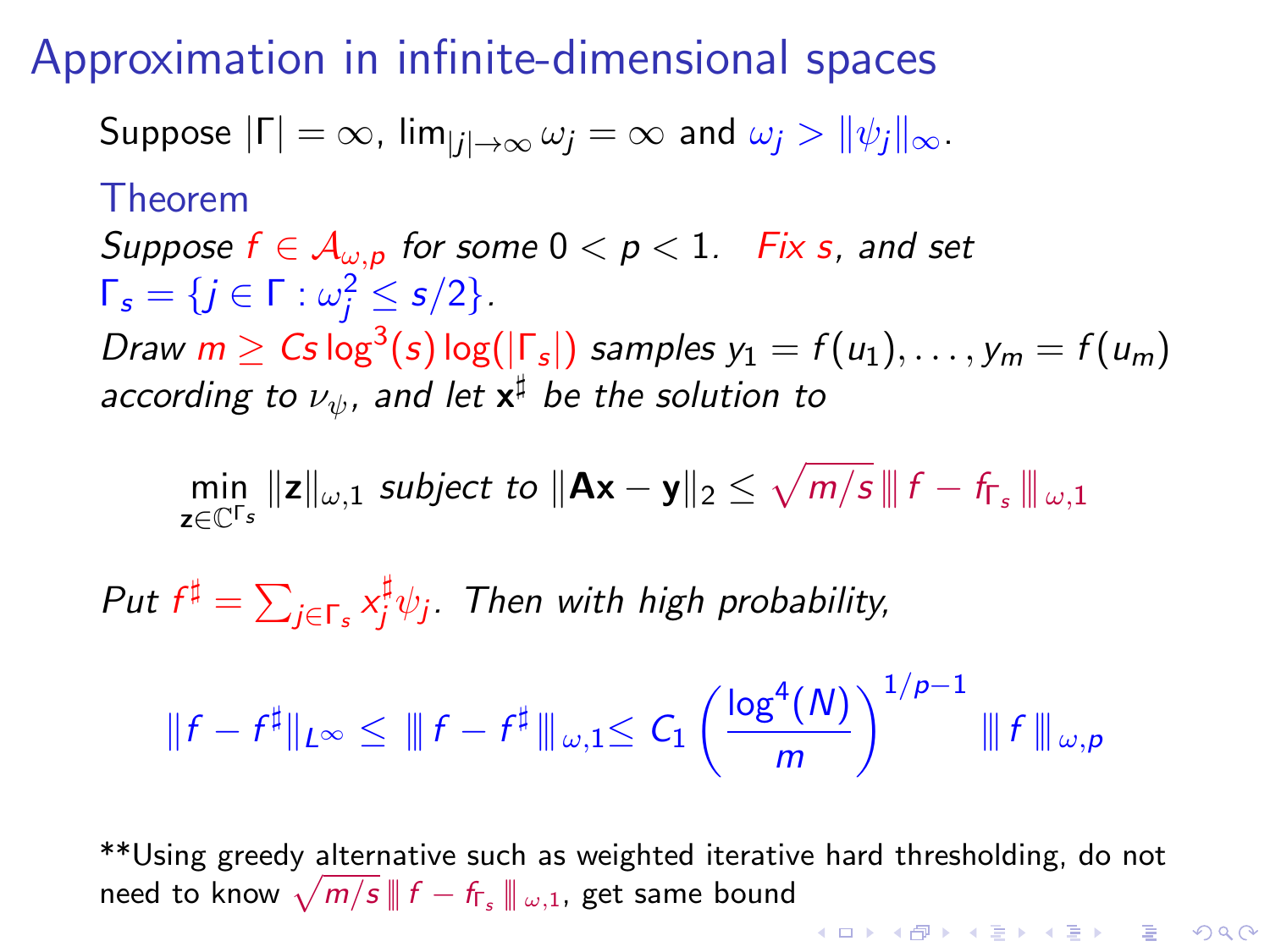### Function approximation in high dimensions

Important: For domains  $\mathcal{D} = [-1,1]^d$ , don't want number of measurements  $m$  in resulting bound to grow much with  $d$ .

**K ロ ▶ K @ ▶ K 할 X X 할 X 및 할 X X Q Q O**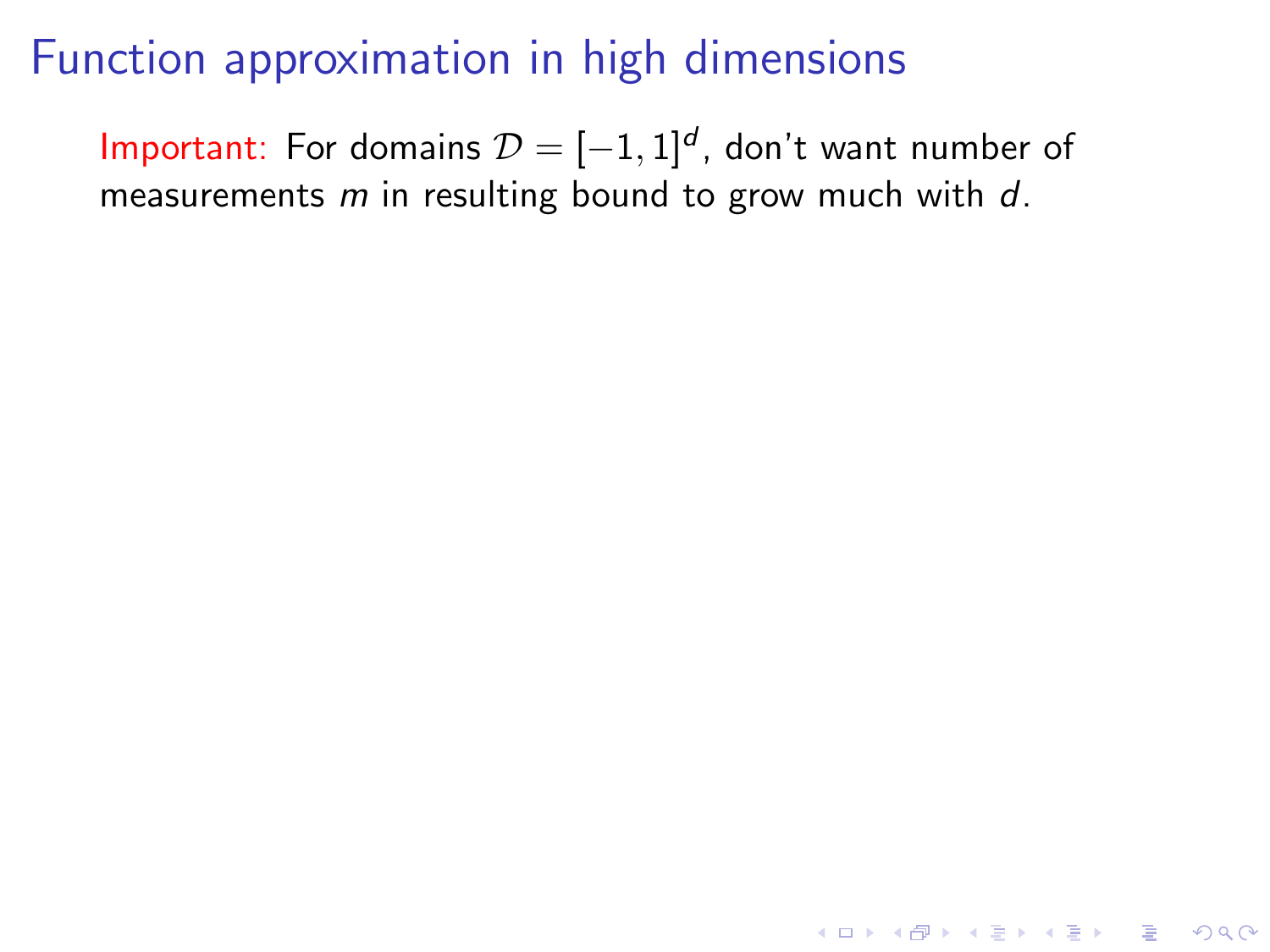### <span id="page-39-0"></span>Function approximation in high dimensions

Important: For domains  $\mathcal{D} = [-1,1]^d$ , don't want number of measurements  $m$  in resulting bound to grow much with  $d$ .

L<sup>2</sup>-normalized Chebyshev polynomials

$$
T_j(u) = \sqrt{2} \cos(j \arccos u), \quad T_0(u) \equiv 1, \quad j \in \mathbb{N},
$$

Tensorized Chebyshev polynomials

$$
T_{\mathbf{k}}(u) = \prod_{j=1}^d T_{k_j}(u_j) = \prod_{j \in \text{supp } \mathbf{k}} T_{k_j}(u_j), \quad u = (u_j)_{j \geq 1}, \mathbf{k} \in \mathcal{F},
$$

$$
\mathcal{F} = \{ \mathbf{k} = (k_1, k_2, \ldots), k_j \in \mathbb{N} \} \}
$$

**K ロ ▶ K @ ▶ K 할 X X 할 X 및 할 X X Q Q O**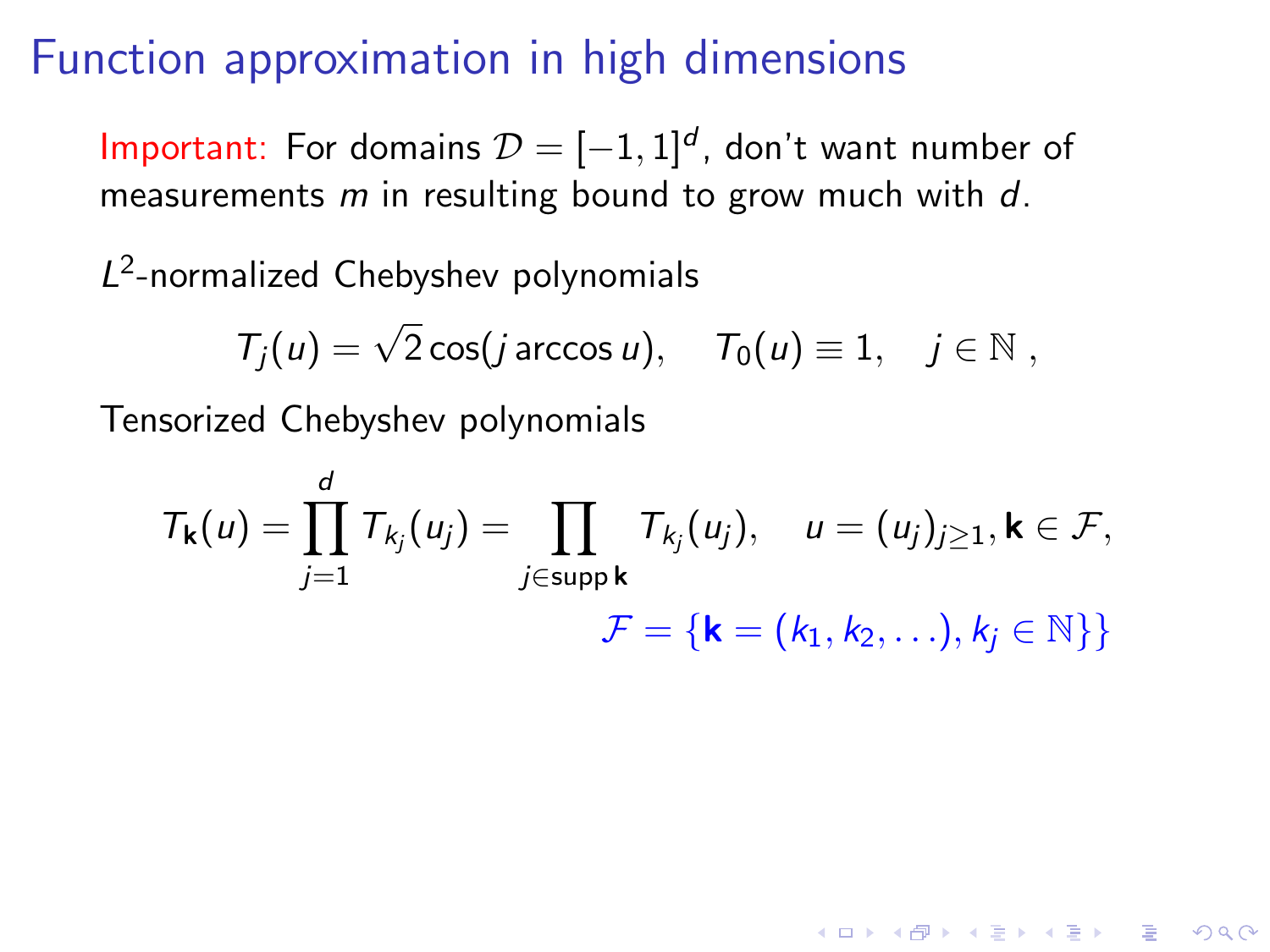### Function approximation in high dimensions

Important: For domains  $\mathcal{D} = [-1,1]^d$ , don't want number of measurements  $m$  in resulting bound to grow much with  $d$ .

L<sup>2</sup>-normalized Chebyshev polynomials

$$
T_j(u) = \sqrt{2} \cos(j \arccos u), \quad T_0(u) \equiv 1, \quad j \in \mathbb{N},
$$

Tensorized Chebyshev polynomials

$$
T_{\mathbf{k}}(u) = \prod_{j=1}^d T_{k_j}(u_j) = \prod_{j \in \text{supp } \mathbf{k}} T_{k_j}(u_j), \quad u = (u_j)_{j \geq 1}, \mathbf{k} \in \mathcal{F},
$$

$$
\mathcal{F} = \{\mathbf{k} = (k_1, k_2, \ldots), k_j \in \mathbb{N}\}\}
$$

Product probability measure

$$
\eta = \bigotimes_{j\geq 1} \frac{du_j}{\pi \sqrt{1 - u_j^2}}, \quad \in \mathcal{D}.
$$

 $\set{\mathcal{T}_\mathbf{k}}_{\mathbf{k}\in\mathcal{F}}$  forms orthonormal basis for  $L^2(\mathcal{D},d\eta),$  $L^2(\mathcal{D},d\eta),$  $L^2(\mathcal{D},d\eta),$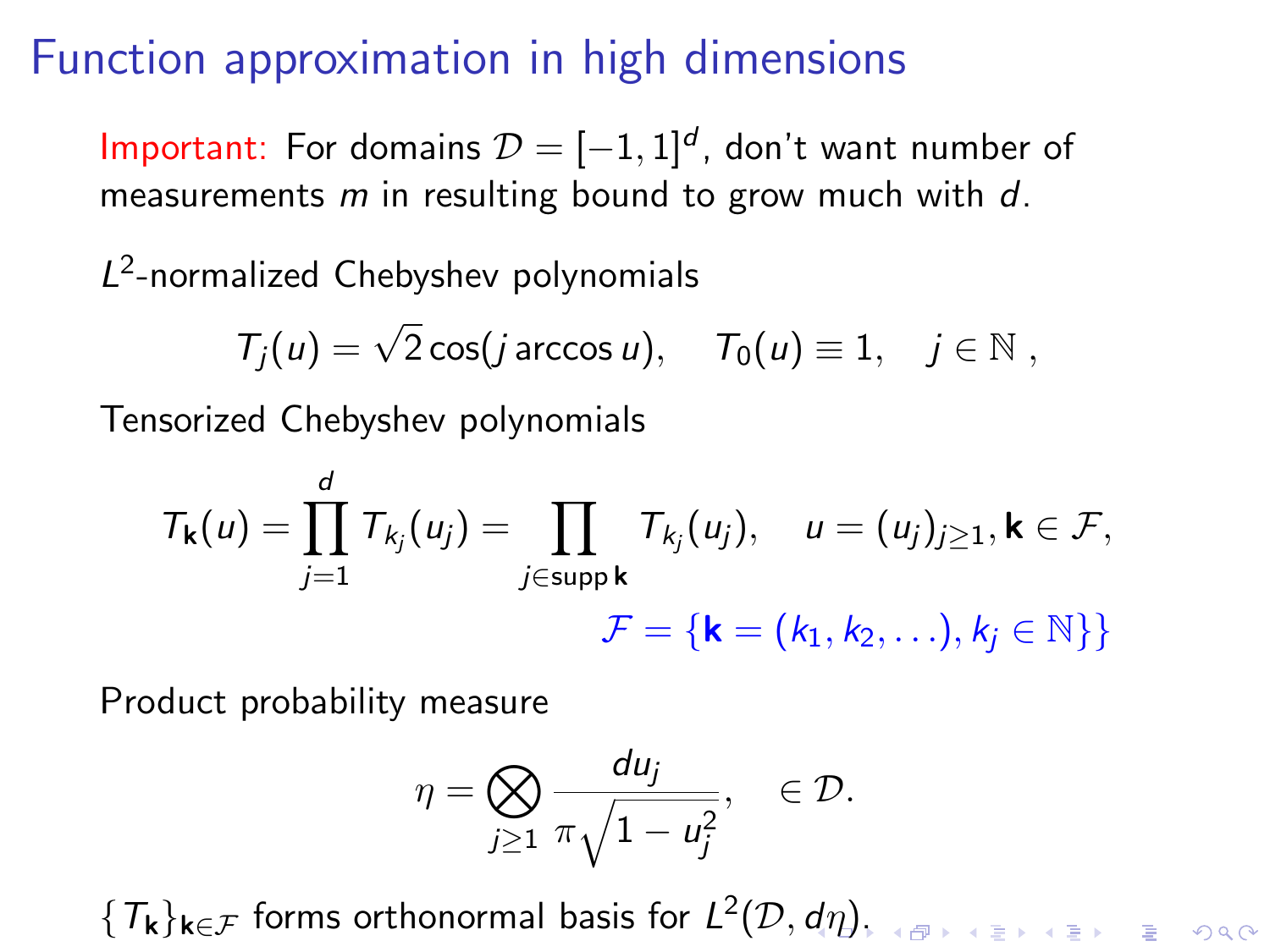#### <span id="page-41-0"></span>Sparse recovery for tensorized Chebyshev polynomials

L<sup>∞</sup>-bound for the tensorized Chebyshev polynomials  $T_k$ :

$$
\|\mathcal{T}_{\mathbf{k}}\|_{\infty}=2^{\|\mathbf{k}\|_0/2}.
$$

Choice of weights:

$$
\omega_{\mathbf{k}} = \bigotimes_{j=1}^d (k_j+1)^{1/2} \ge 2^{\|\mathbf{k}\|_0/2}
$$

**KORK ERKER ADE YOUR** 

Encourages both sparse and low-order tensor products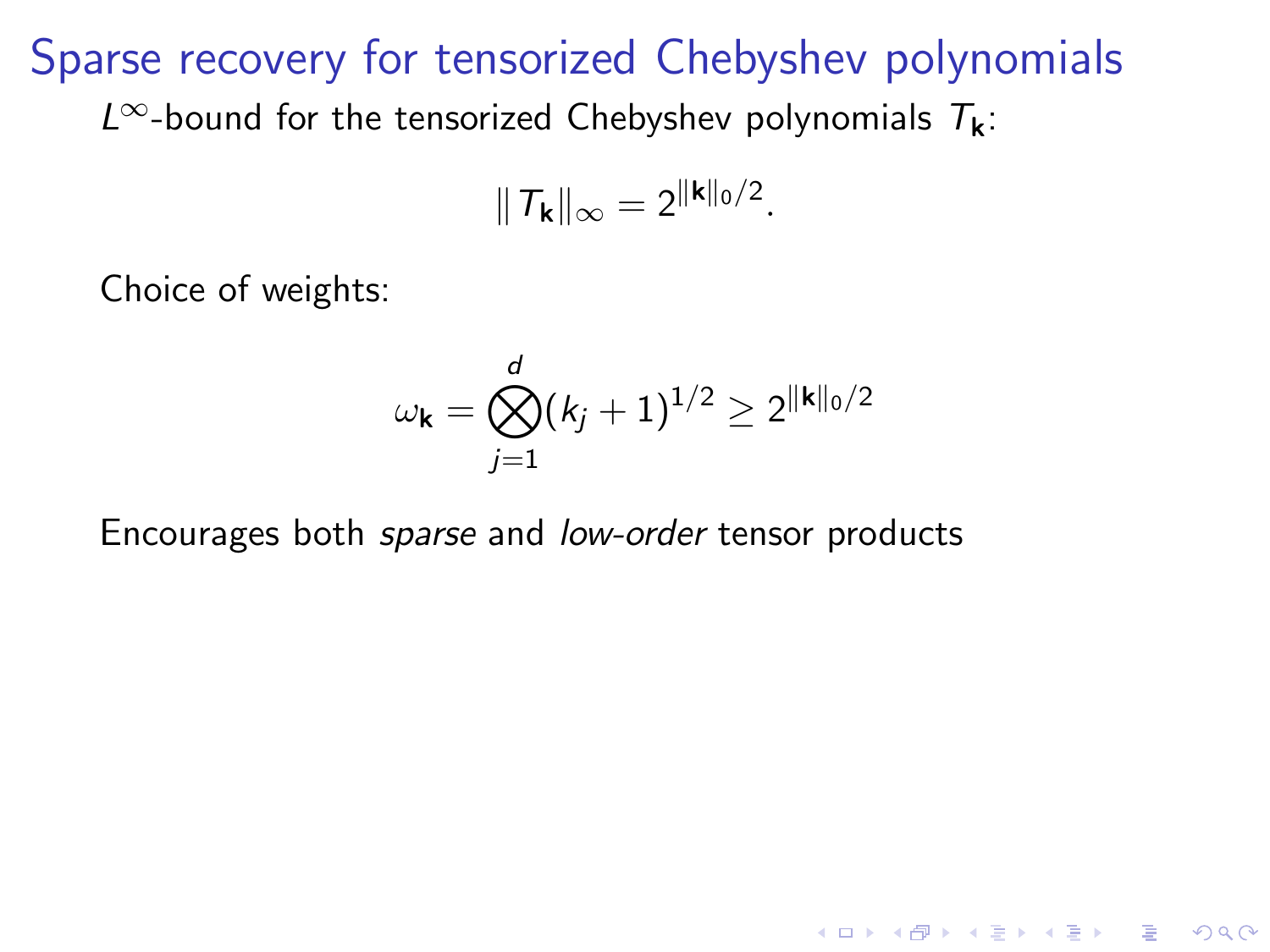#### Sparse recovery for tensorized Chebyshev polynomials

 $L^{\infty}$ -bound for the tensorized Chebyshev polynomials  $T_{\mathbf{k}}$ :

$$
\|\mathcal{T}_{\mathbf{k}}\|_{\infty}=2^{\|\mathbf{k}\|_0/2}.
$$

Choice of weights:

$$
\omega_{\mathbf{k}} = \bigotimes_{j=1}^d (k_j+1)^{1/2} \ge 2^{\|\mathbf{k}\|_0/2}
$$

Encourages both sparse and low-order tensor products

Subset of indices forms a hyperbolic cross:

$$
\Lambda_0 = \{ \mathbf{k} \in \mathbb{N}_0^d : \omega_{\mathbf{k}}^2 \le s \}
$$

[Kuhn, Sickel, Ulrich, 2014, Cohen, DeVore, Foucart, Rauhut 2011]:

$$
|\Lambda_0| \leq e^d s^{2 + \log(d)}
$$

**KORKAR KERKER E VOOR**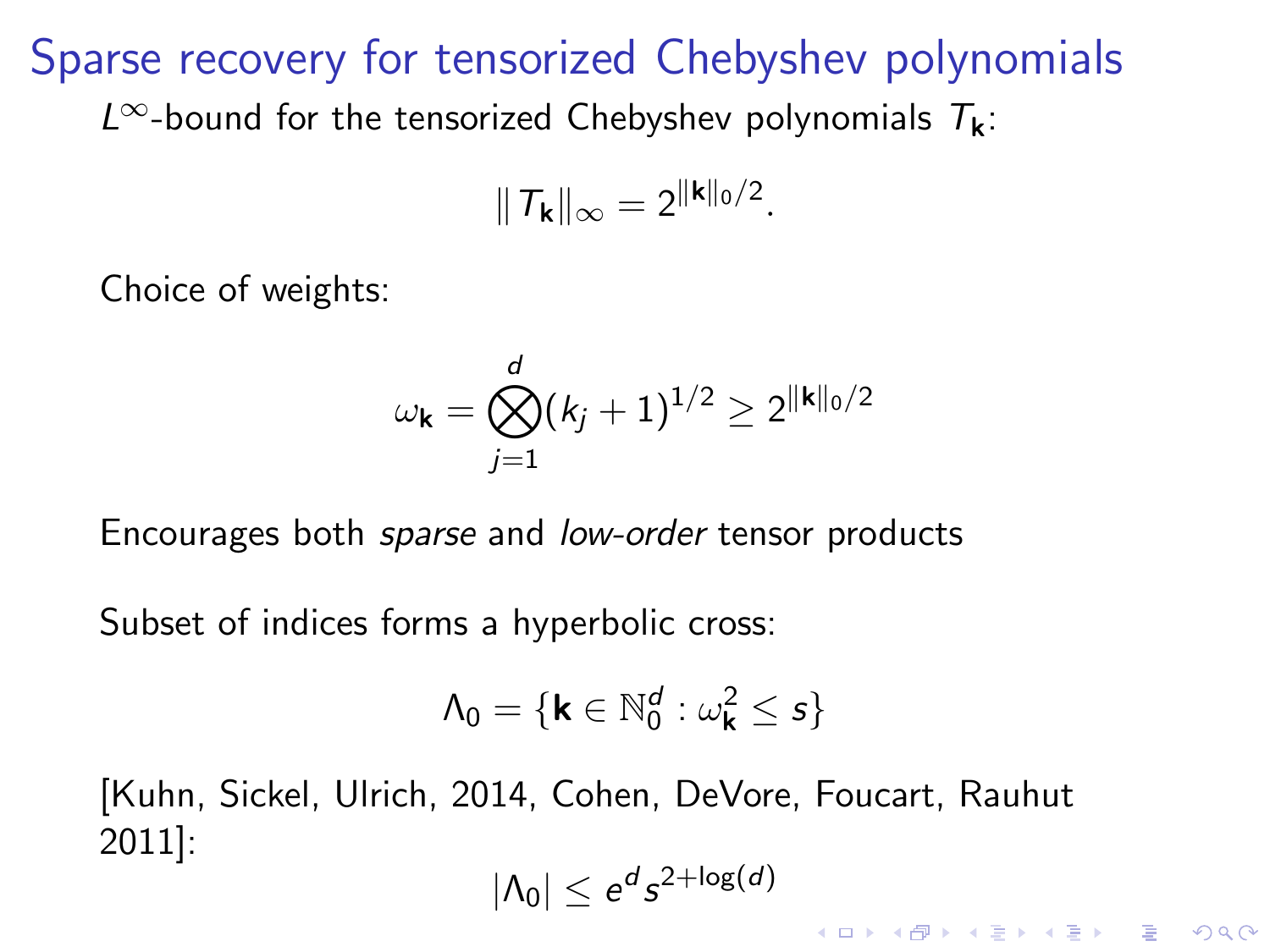### Apply weighted  $\ell_1$  theory:

Consider a function

$$
f = \sum_{\mathbf{k} \in \Lambda} x_{\mathbf{k}} \, T_{\mathbf{k}} \quad \text{ on } [-1,1]^d, \quad f \in \mathcal{A}_{\omega,p}
$$

► Fix s, and fix  $\Lambda_0 = \{ \mathbf{k} \in \mathbb{N}^d : \omega_{\mathbf{k}}^2 \leq s \}$  Reduced basis

- Fix number of samples  $m \geq Cs \log^4(s) \log(d)$
- In Draw *m* samples  $y_\ell = f(u_\ell)$  according to Chebyshev measure
- ► Let  $\mathbf{A} \in \mathbb{C}^{m \times N}$  be sampling matrix with entries  $A_{\ell, \mathbf{k}} = T_{\mathbf{k}}(u_{\ell}).$
- In Let  $x^{\#}$  be solution of

min  $\|\mathbf{x}\|_{\omega,1}$  subject to  $\|\mathbf{Ax}-\mathbf{y}\|_2\leq \sqrt{m/s}\,$  (  $f-f_{\mathsf{\Lambda}_{0}}\|_{\omega,1}$ and set  $f^{\#} = \sum_{\mathbf{k} \in \Lambda_0} x_{\mathbf{k}}^{\#} T_{\mathbf{k}}$ .

**KORKAR KERKER EL VOLO**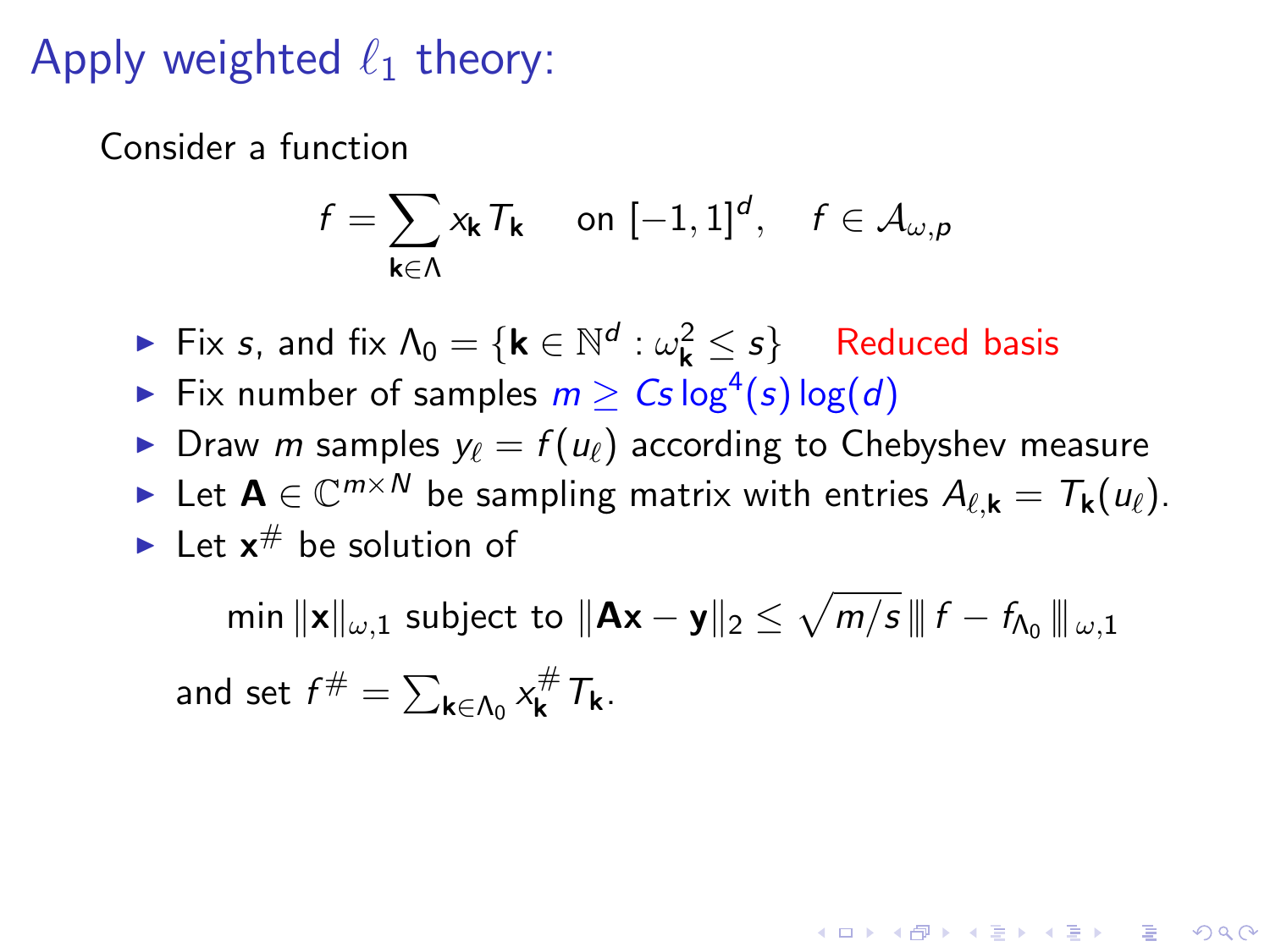### Apply weighted  $\ell_1$  theory:

Consider a function

$$
f = \sum_{\mathbf{k} \in \Lambda} x_{\mathbf{k}} T_{\mathbf{k}} \quad \text{ on } [-1,1]^d, \quad f \in \mathcal{A}_{\omega,p}
$$

► Fix s, and fix  $\Lambda_0 = \{ \mathbf{k} \in \mathbb{N}^d : \omega_{\mathbf{k}}^2 \leq s \}$  Reduced basis

- Fix number of samples  $m \geq Cs \log^4(s) \log(d)$
- In Draw *m* samples  $y_\ell = f(u_\ell)$  according to Chebyshev measure
- ► Let  $\mathbf{A} \in \mathbb{C}^{m \times N}$  be sampling matrix with entries  $A_{\ell, \mathbf{k}} = T_{\mathbf{k}}(u_{\ell}).$
- In Let  $x^{\#}$  be solution of

min  $\|\mathbf{x}\|_{\omega,1}$  subject to  $\|\mathbf{Ax}-\mathbf{y}\|_2 \leq \sqrt{m/s}\,$  (  $f-f_{\mathsf{\Lambda}_{0}}\|_{\omega,1}$ and set  $f^{\#} = \sum_{\mathbf{k} \in \Lambda_0} x_{\mathbf{k}}^{\#} T_{\mathbf{k}}$ .

Then with probability exceeding  $1-e^{-d\log^3(s)}$ ,

$$
\|f - f^{\sharp}\|_{L^{\infty}} \leq C_1 \left(\frac{\log^4(s) \log(d)}{m}\right)^{1/p-1} \|\!| f \|\!|_{\omega, p}
$$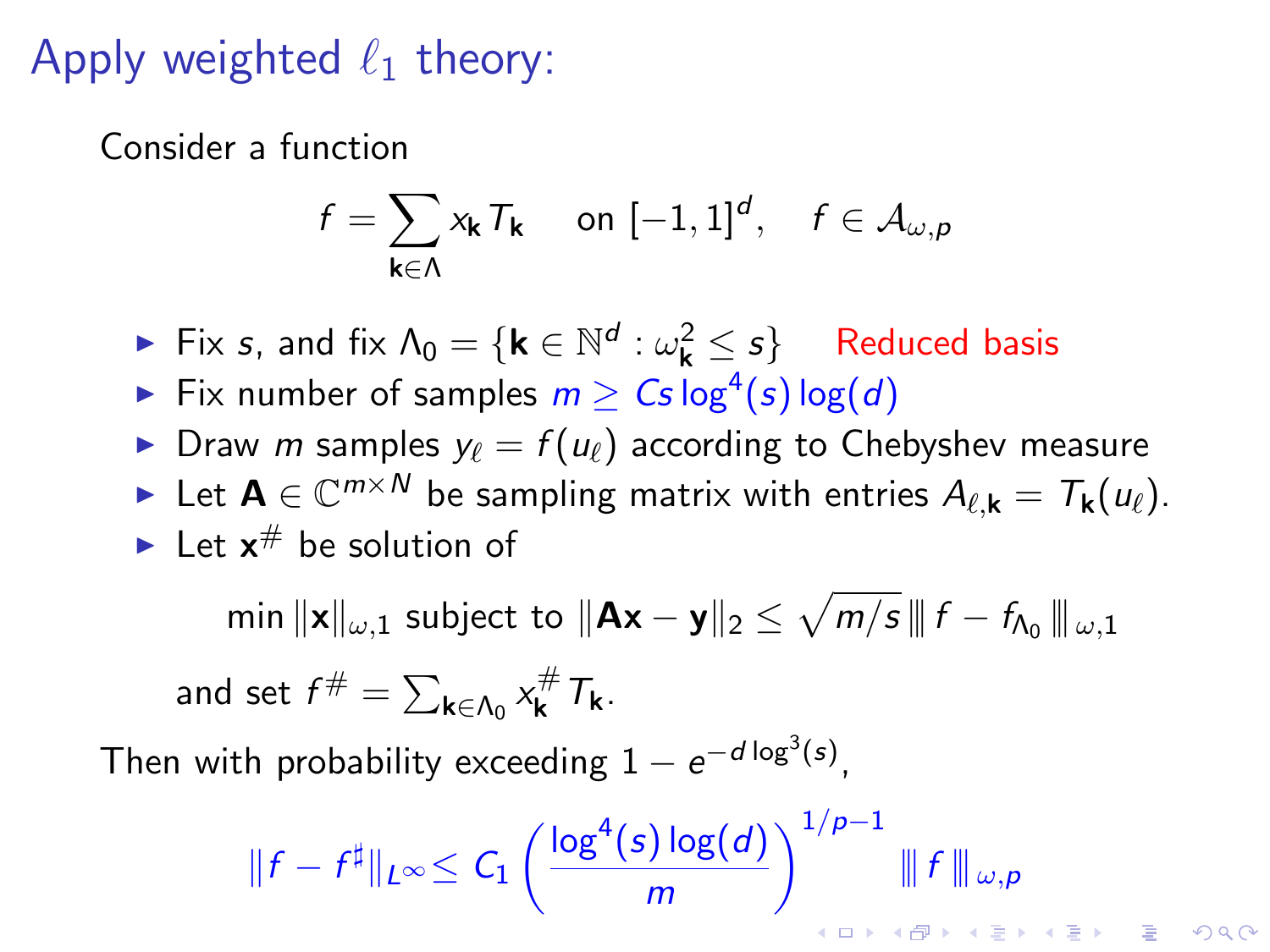### Limitations of weighted  $\ell_1$  approach

In the previous example,

$$
N=|\Lambda_0|=e^d s^{2+\log_2(d)}
$$

Weighted  $\ell_1$  minimization as a reconstruction method on such large scale problems is impractical

Fix  $\tilde{s} \ll s$ . Least squares projection onto

$$
\tilde{N}=e^{d}\tilde{s}^{2+\log_2(d)}
$$

**KORK ERKER ADE YOUR** 

is faster, but too greedy

Can we meet in the middle?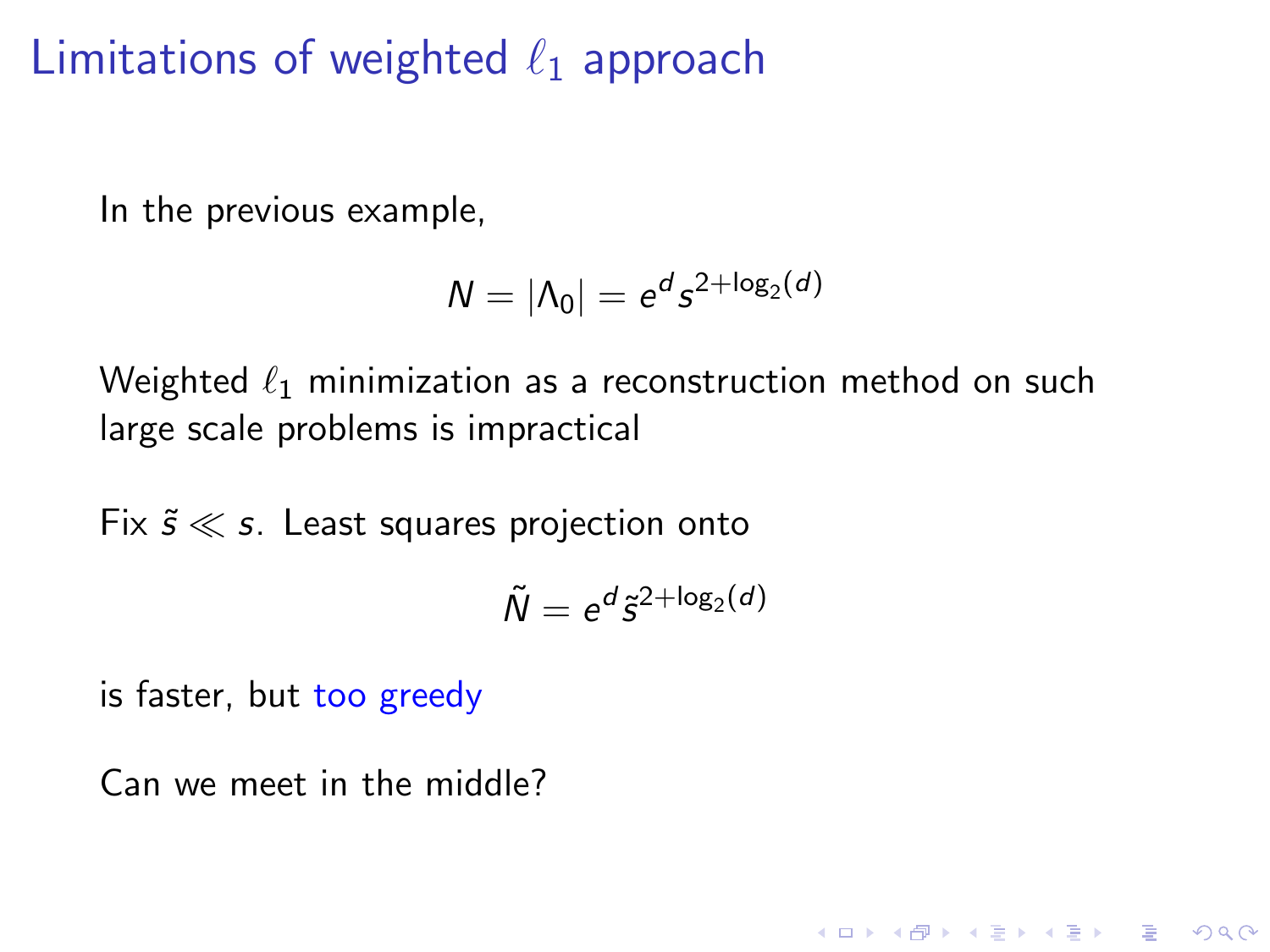# **Summary**

- $\triangleright$  We introduced weighted  $\ell_1$  minimization for stable and robust function interpolation, as taking into account both sparsity and smoothness present in natural functions of interest
- $\triangleright$  Along the way, we extended the notion of restricted isometry property to weighted restricted isometry property, a more mild condition that allows us to treat function systems with increasing  $\|\cdot\|_{\infty}$  norm
- $\blacktriangleright$  Weighted  $\ell_1$  minimization can overcome curse of dimension w.r.t. *number of samples* in high-dimensional approximation problems.

**KORKAR KERKER E VOOR**